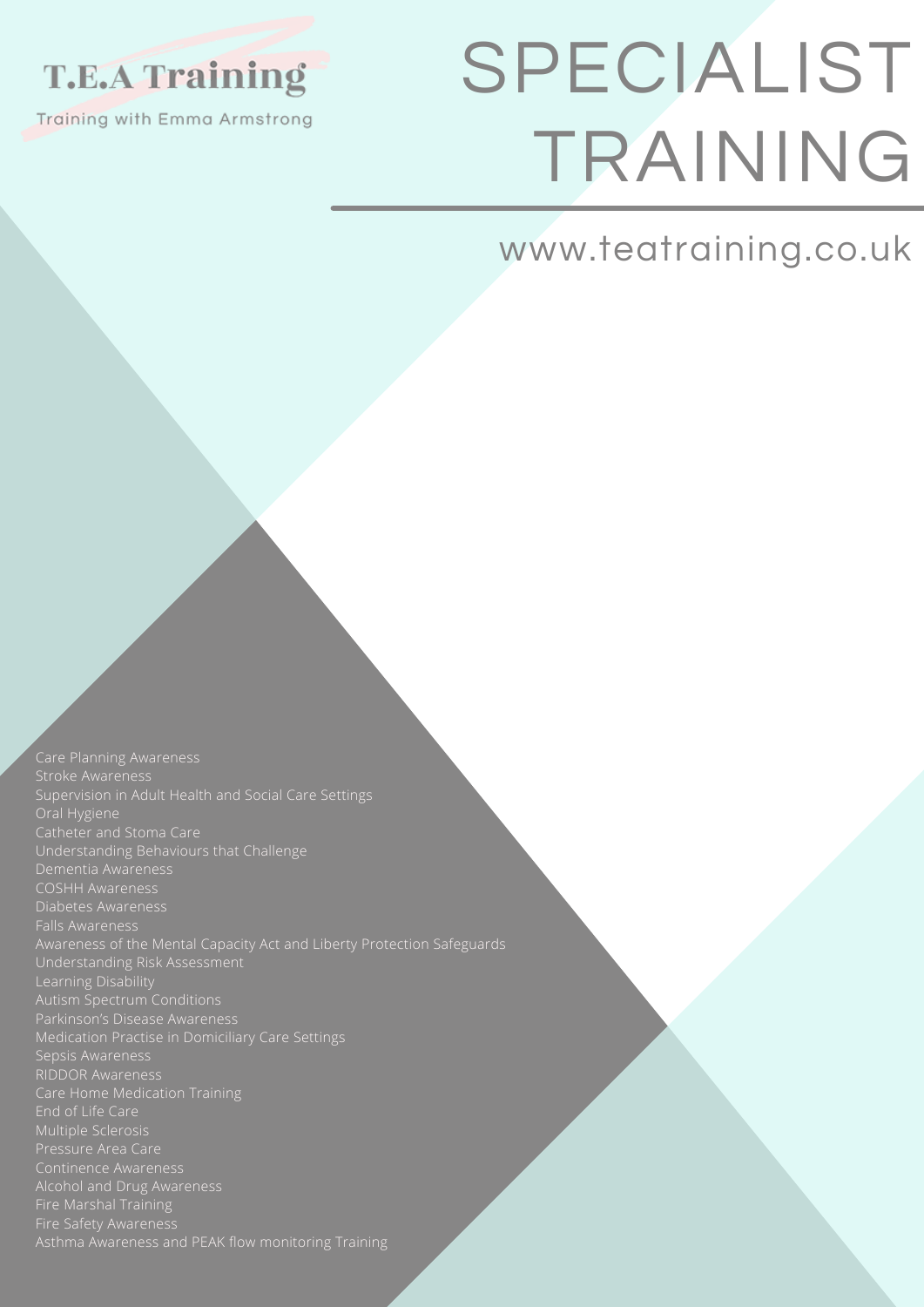

Training with Emma Armstrong

Below are some of the most popular courses T.E.A Training is always asked to deliver; however, if you are unable to find what you are looking for, please do get in touch. I would love to hear from you and support you with your training requirements.

You can choose if you would like these courses to be delivered face to face on-site at a premise of your choosing (subject to risk assessment) or remotely via interactive zoom delivery.

All courses can be made bespoke to you if required; please just ask for this option and discuss your requirements with Emma on booking. She is always happy and on hand to support you.

All courses vary in length, so when booking, please advise Emma if the courses you are booking are for staff new to care or if you are looking to challenge your staff with our Updated refresher courses in these subjects.

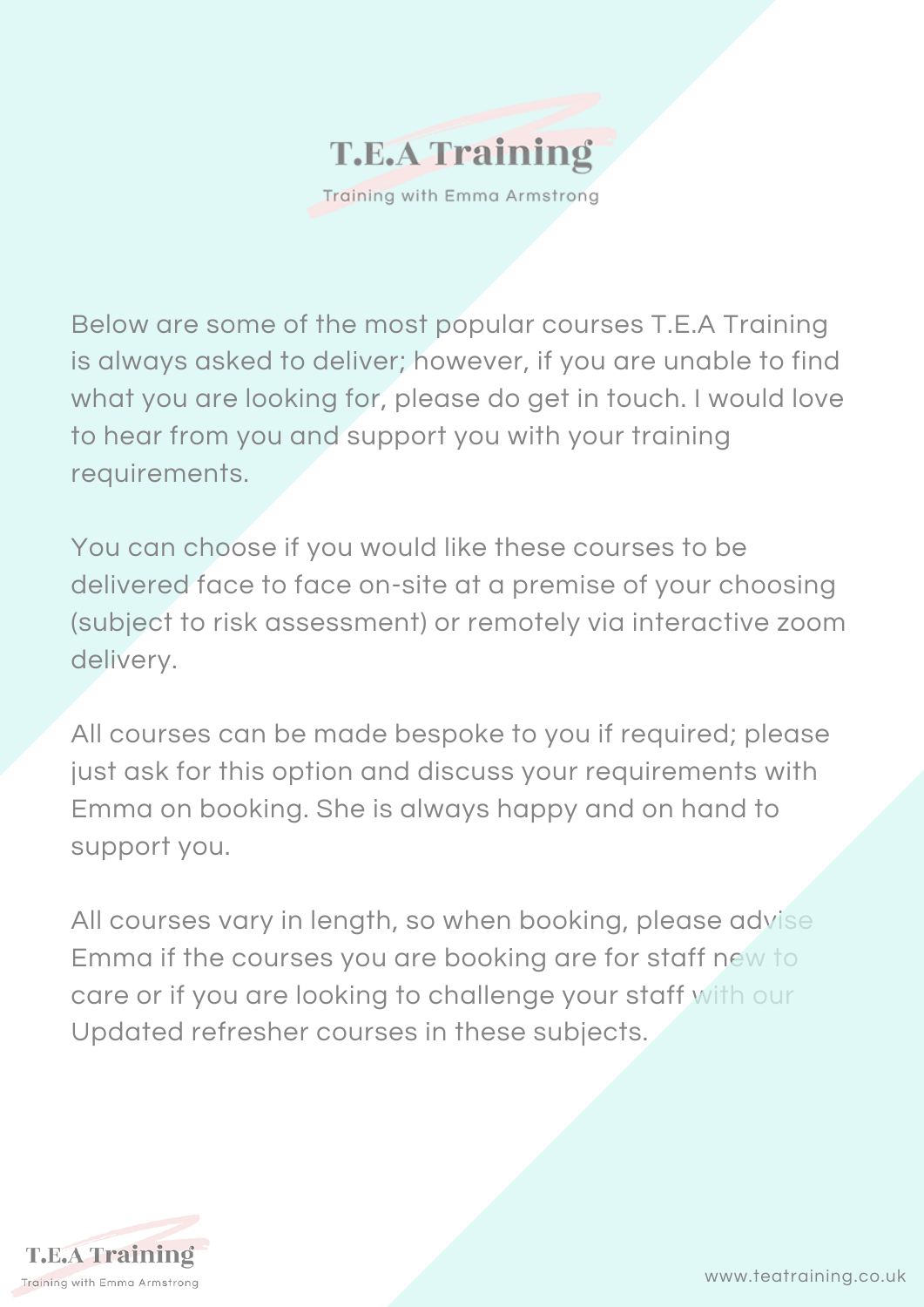# Care Planning Awareness

This course will enables delegates to understand the process and what is involved in Care Planning, know the information that is needed and how it should be recorded. They will also learn how to support an individual with advance care planning.

# WHO IS THIS COURSE AIMED AT?

This training applies to all health and social care workers that are involved in the process of care planning and work in settings such as Care Homes, Day Centres, or supporting an individual in their own home.

# LEARNING OUTCOMES

On completion of this course learners should know and understand the following:

- Know how each stage of the care planning cycle contributes to the care planning process
- Use person-centred approaches when planning care and support
- Gather the information needed for care and support planning, and record it in the appropriate way
- Understand capacity and advanced care planning and how it contributes to an individual's needs, preferences and quality of life

#### COURSE LENGTH: Full/Half Day

DELEGATE GROUP SIZE: 15

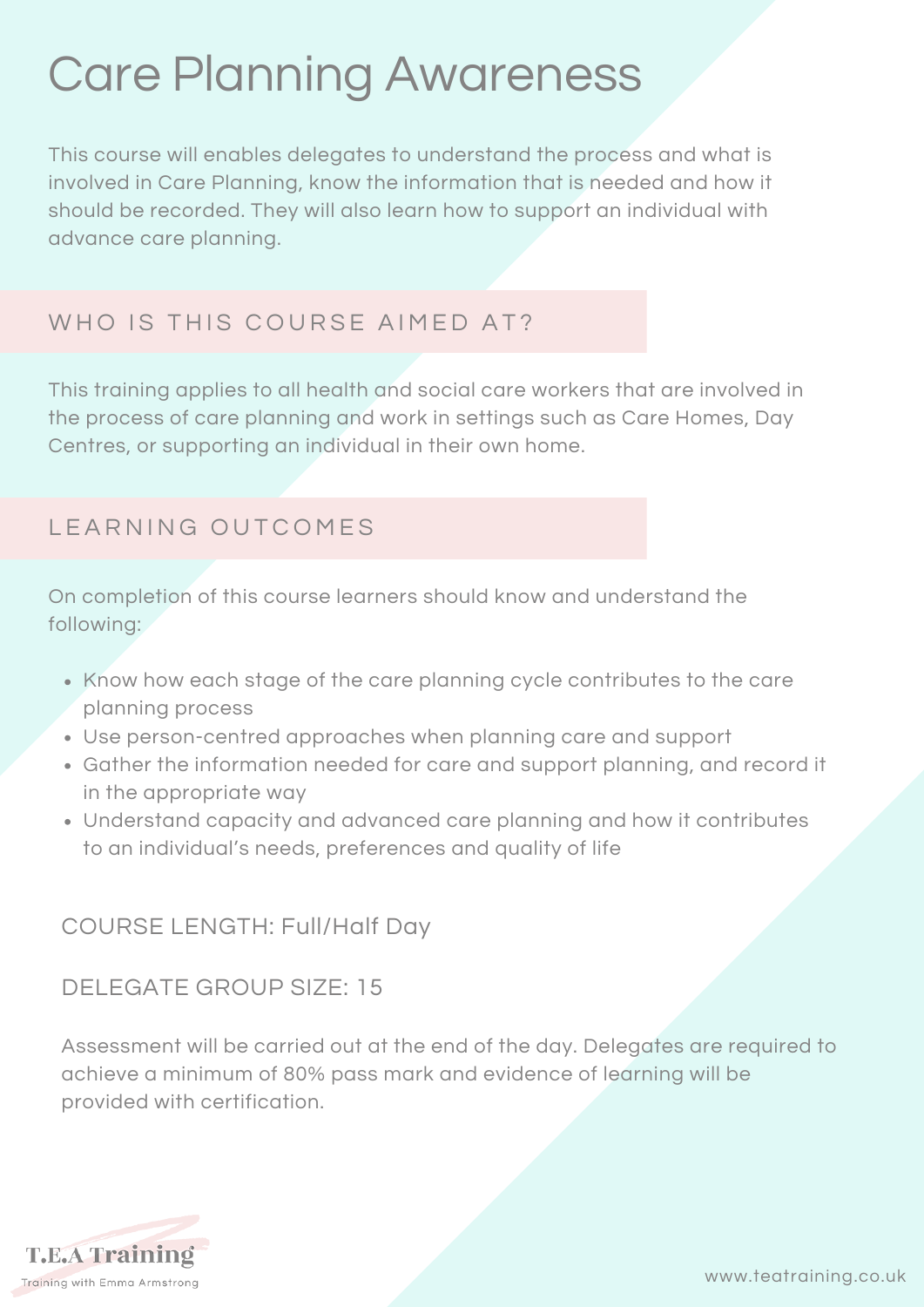# Stroke Awareness

This course aims to increase knowledge and understanding about strokes and the impact they can have on an individual's life.

#### WHO IS THIS COURSE AIMED AT?

This training applies to anyone working within Health and Social Care Settings

#### LEARNING OUTCOMES

On completion of this course learners should know and understand the following:

- Know what a stroke is
- Understand the different types of stroke
- Identify the factors that increase the risk of a stroke
- Know how to reduce the risk of a stroke
- Identify the warning signs of a stroke
- Know what to do if you suspect an individual is having a stroke
- Understand how a stroke is treated
- Know the complications and emotional effects that can occur after a stroke
- Understand how to support an individual after a stroke.

COURSE LENGTH: Full/Half Day

#### DELEGATE GROUP SIZE: 15

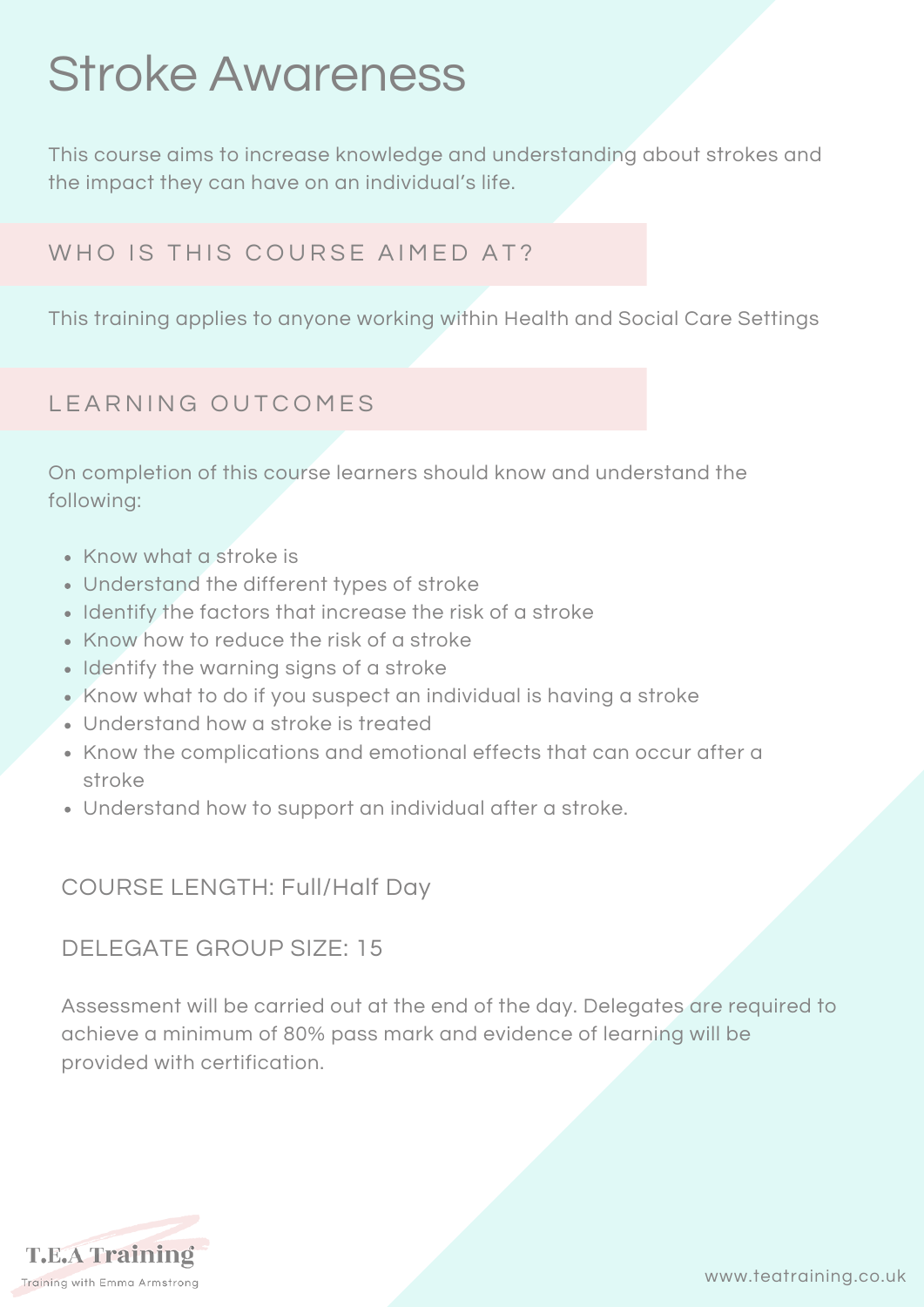# Supervision in Adult Health and Social Care Settings

Supervision is a fundamental right of all care practitioners, so it's vital that its carried out well. Poor supervision can lead to poor competencies, lack of confidence, poor care delivery and high staff turnover.

This course supports staff to understand the meaning and purpose of supervision and be able to carry out effective Supervisions within their teams.

# WHO IS THIS COURSE AIMED AT?

This training applies to all staff carrying out, or about to carry out supervision with their teams.

# LEARNING OUTCOMES

On completion of this course learners should know and understand the following:

- Meaning and purpose of supervision.
- Ground rules for supervision.
- Importance of good supervision and the role and responsibilities of the supervisor and supervisee.
- Functions of supervision and the forms supervision may take.
- Barriers to supervision and how they can be overcome.
- Role of reflective practice within the supervision process.

### COURSE LENGTH: Full/Half Day

### DELEGATE GROUP SIZE: 6-8

Assessment will be carried out at the end of the day. Delegates are required to achieve a minimum of 80% pass mark and evidence of learning will be provided with certification

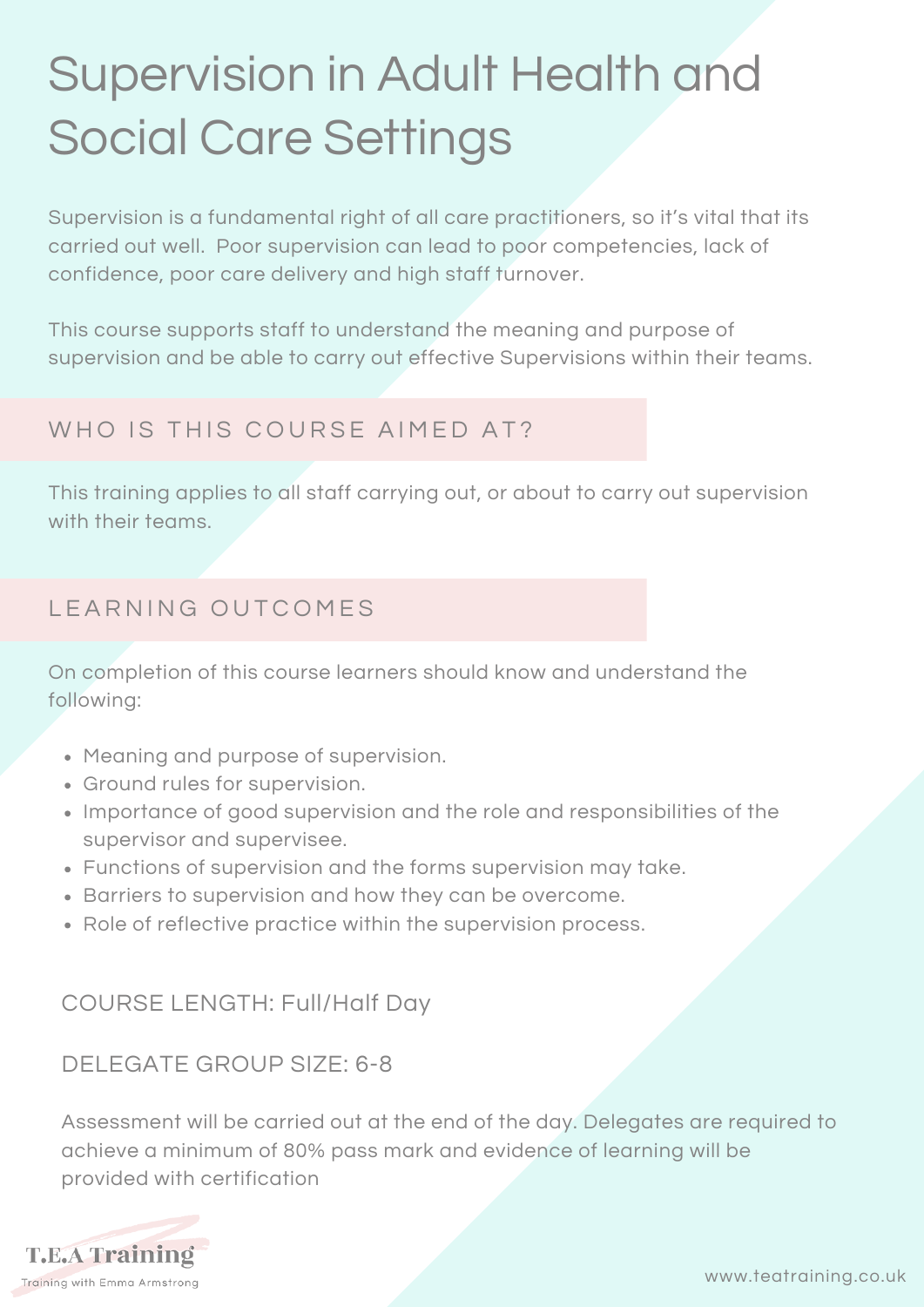# Oral Hygiene

This course has been developed from the NICE Guidelines for oral care in care homes and as a result of the CQC report 'Smiling Matters' June 2019.

The training will inform delegates about the expectations of practice for every individual's oral health in a care home and domiciliary care. delegates will also gain an understanding of oral ill health and how an individual should be assessed and supported.

# WHO IS THIS COURSE AIMED AT?

This training applies to all health and social care workers that work in a Care Home setting.

# LEARNING OUTCOMES

On completion of this course learners should know and understand the following:

- Have an understanding of national guidance, policies and procedures for oral health.
- Understand what effective care and treatment should be implemented for safe oral care.
- Understand dental health and the problems that can be prevented.
- Know what oral hygiene equipment is available.
- Understand how to support individuals with their oral care.

### COURSE LENGTH: Full/Half Day

### DELEGATE GROUP SIZE: 15

Assessment will be carried out at the end of the day. Delegates are required to achieve a minimum of 80% pass mark and evidence of learning will be provided with certification.

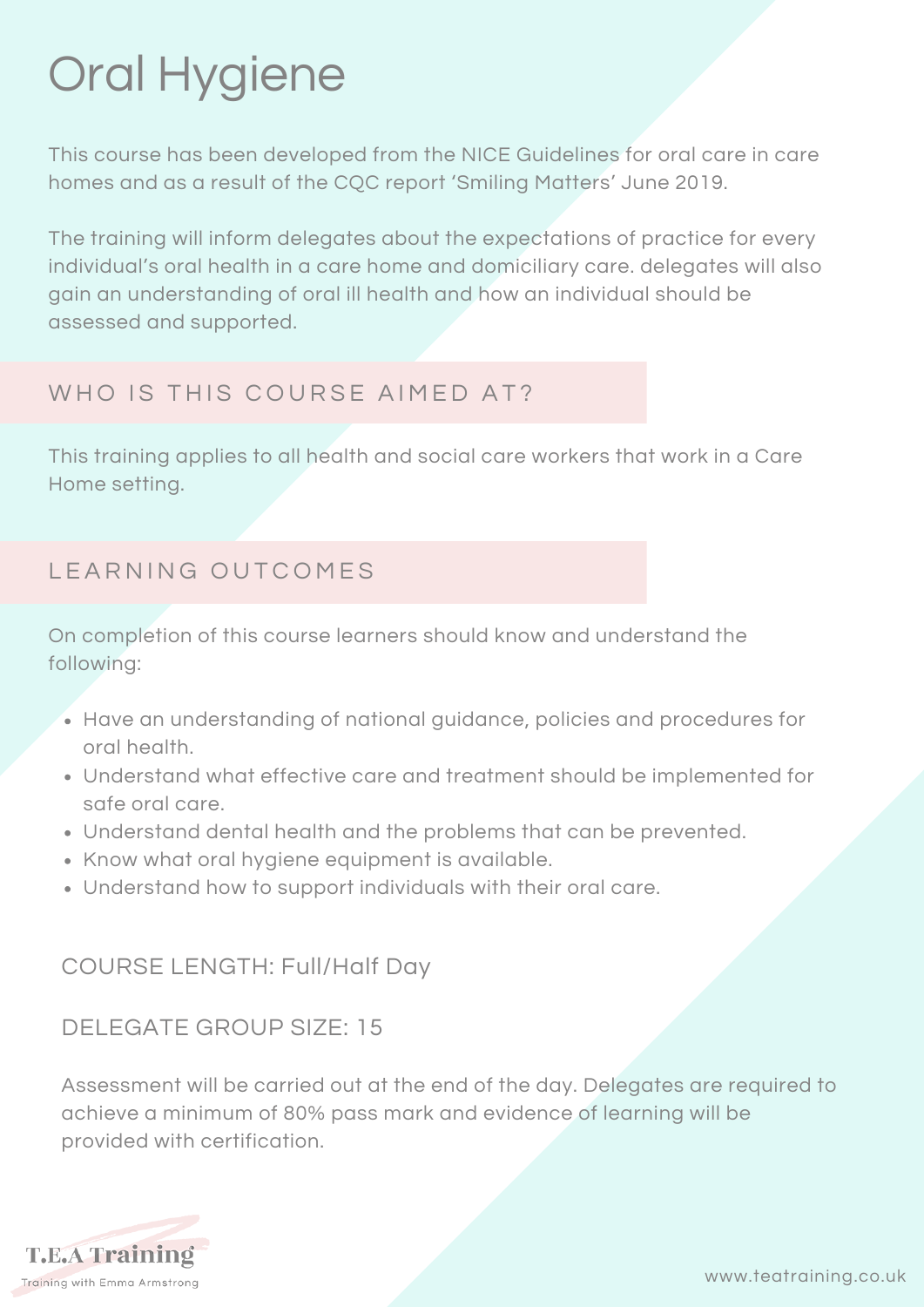# Catheter and Stoma Care

This course aims to raise your awareness and develop your understanding of Catheter and Stoma Care.

# WHO IS THIS COURSE AIMED AT?

This training applies to anyone providing direct care to those who need support with catheter and/or Stoma Care.

#### L FARNING OUTCOMES

On completion of this course learners should know and understand the following:

- Know what a urinary catheter is.
- Know the types of urinary catheter.
- Know the reasons for catheterisation.
- Know the benefits of catheterisation.
- Know the equipment used for catheterisation.
- Know the risks associated with catheterisation and how they are managed.
- Know how to solve common problems.
- Know how to empty and change a urinary drainage bag.
- Understand Stoma and Care of Stoma.
- Understand how to provide phycological support for individuals.

#### COURSE LENGTH: Full/Half Day

#### DELEGATE GROUP SIZE: 15

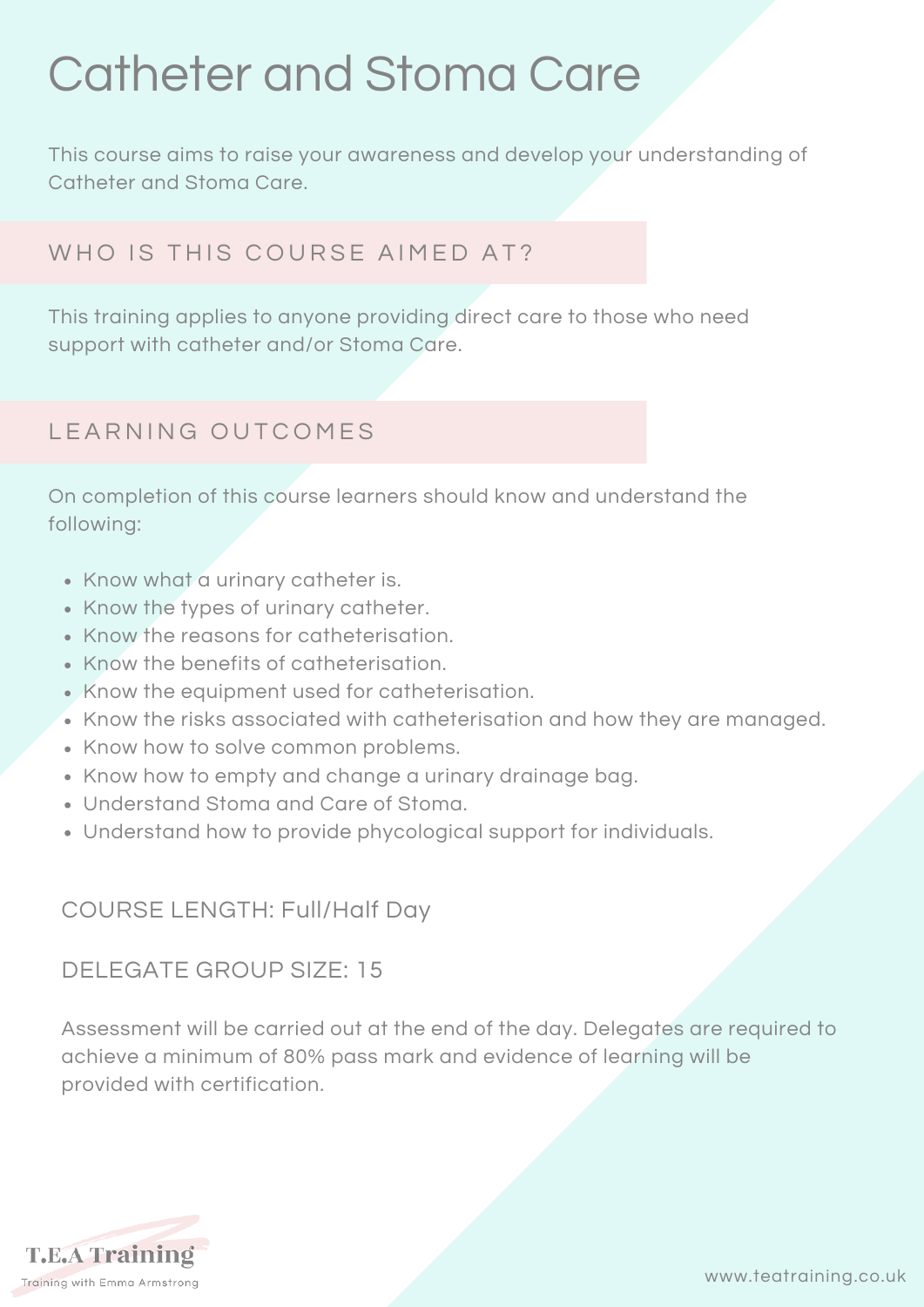# Understanding Behaviours that Challenge

This course aims to increase and refresh your knowledge about working with individuals who display 'behaviours that challenge'.

# WHO IS THIS COURSE AIMED AT?

This training applies to all health and social care workers that work in a Care Home setting.

#### LEARNING OUTCOMES

On completion of this course learners should know and understand the following:

- Define what is meant by the term 'behaviour that challenges' and the reasons individuals may display them.
- Identify how legislation, frameworks and codes of practice relate to working with behaviour that challenges.
- Understand the positive behavioural support model (PBS).
- Define the context in which these behaviours occur.
- Explain the use of proactive and reactive strategies.
- Identify the importance of supporting individuals and others after an incident of challenging behaviour.
- Identify the importance of reviewing and revising approaches to promoting positive behaviour.

COURSE LENGTH: Full/Half Day

#### DELEGATE GROUP SIZE: 15

Assessment will be carried out at the end of the day. Delegates are required to achieve a minimum of 80% pass mark and evidence of learning will be provided with certification.

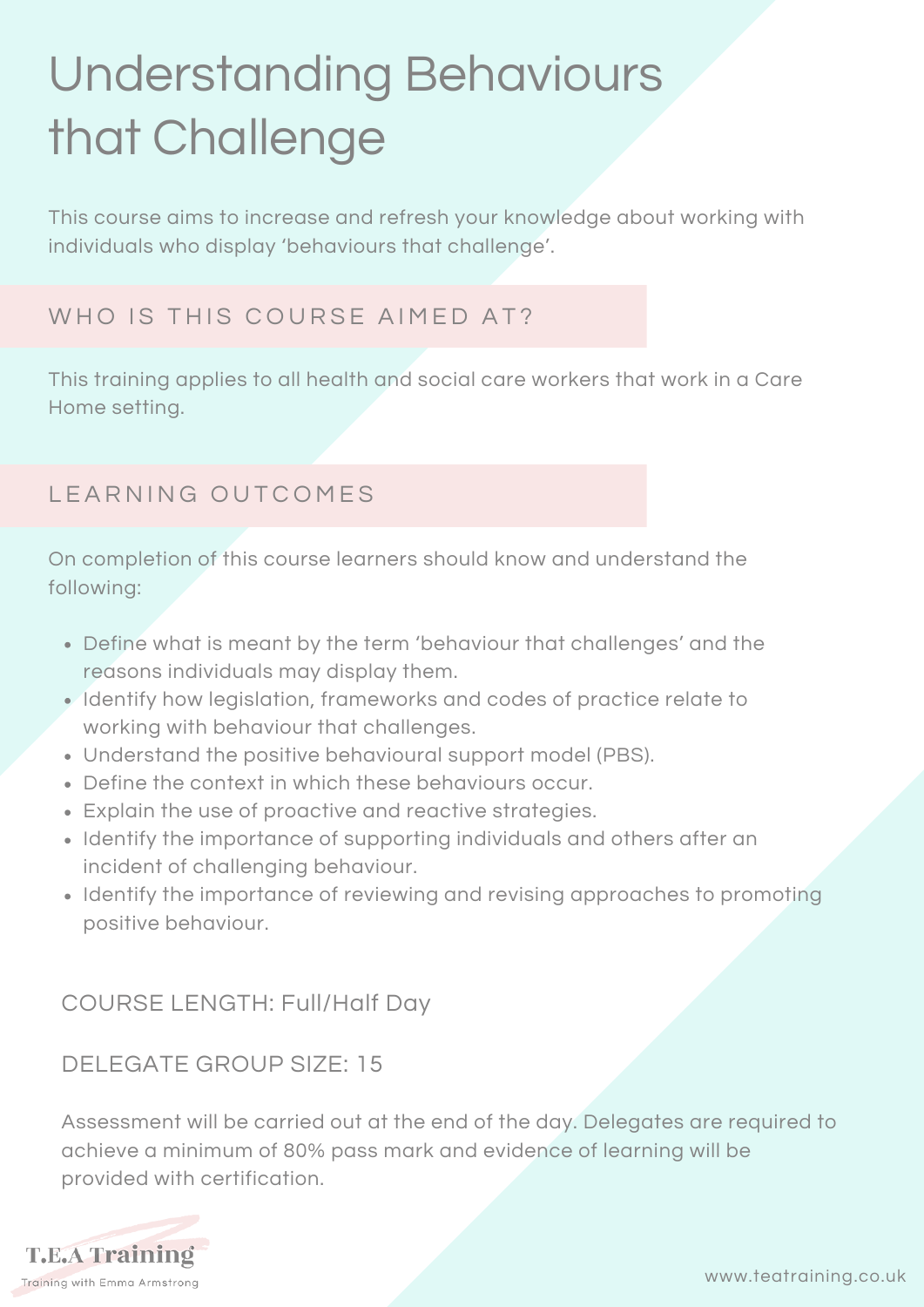# Dementia Awareness

This course aims to raise delegates awareness of Dementia and develop their understanding of dementia.

More than 920,000 people in the UK are living with dementia – a number expected to rise to over a million by 2024 (Alzheimer's Society, 2019). The vast majority of people with dementia are aged 65 and over, accounting for over 880,000 people.

With these statistics deep in our knowledge, its important we have a skilled and competent workforce to support high quality care for those currently living with Dementia.

### WHO IS THIS COURSE AIMED AT?

Any staff member working within Health and Social Care Settings.

# LEARNING OUTCOMES

On completion of this course learners should know and understand the following:

- Know the meaning of the term dementia, the 4 main types and their causes.
- Know the symptoms of 4 types of dementia.
- Know how dementia is diagnosed and why early diagnosis is important.
- Know the factors that may increase the risk of dementia and how to reduce them.
- Know how dementia may be treated.
- Becoming a dementia friend.

COURSE LENGTH: Full/Half Day

### DELEGATE GROUP SIZE: 15

Assessment will be carried out at the end of the day. Delegates are required to achieve a minimum of 80% pass mark and evidence of learning will be provided with certification.

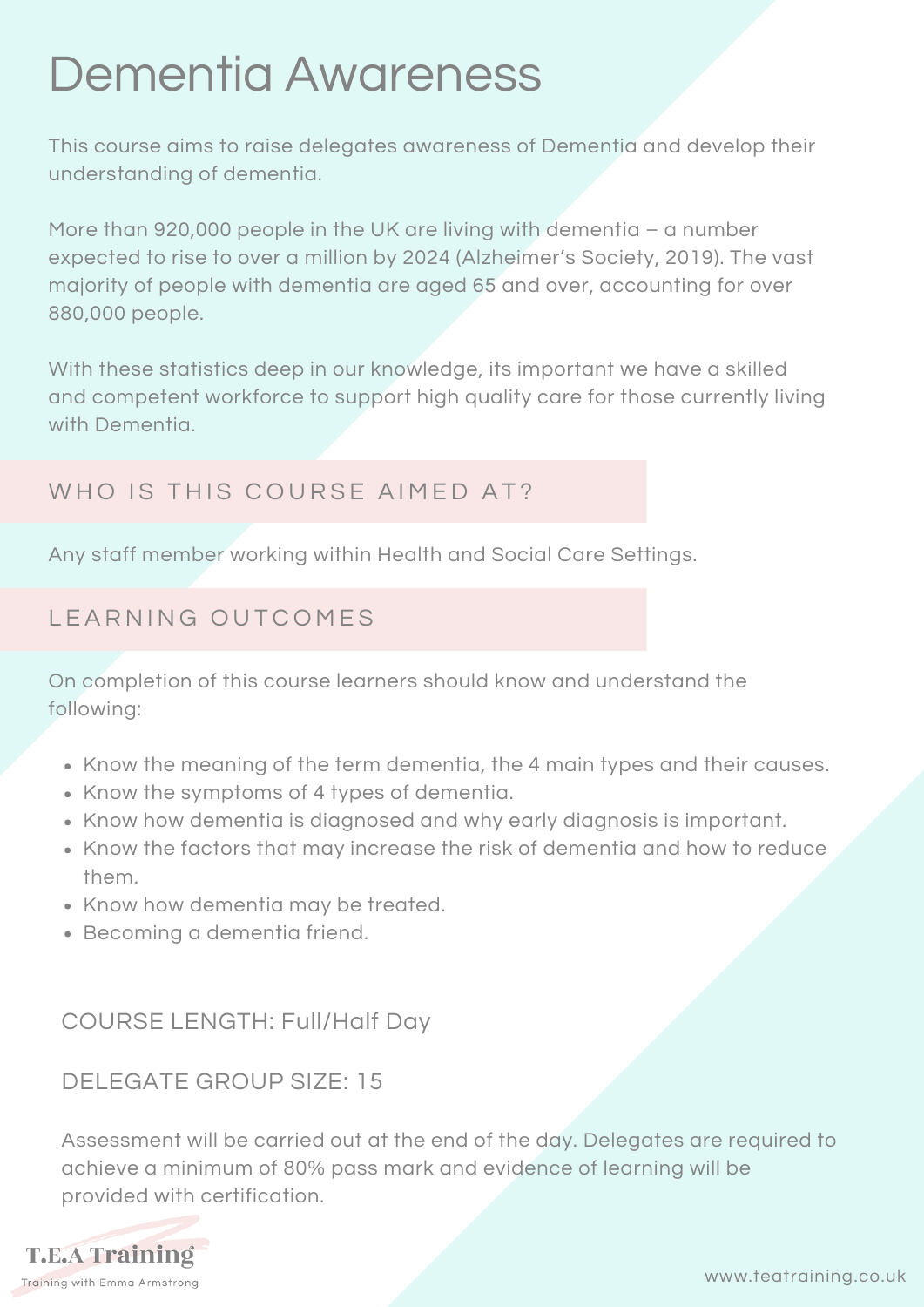# COSHH Awareness

This course aims to familiarise you with the Control of Substances Hazardous to Health (COSHH) Regulations 2002.

### WHO IS THIS COURSE AIMED AT?

Anyone working within the Health and Social Care environment.

#### LEARNING OUTCOMES

On completion of this course learners should know and understand the following:

- Identify the principles of the Control of Substances Hazardous to Health (COSHH) Regulations 2002.
- Know the employer's responsibilities and the employee's responsibilities within the COSHH regulatory framework.
- Know what 'REACH' is.
- Define the term 'hazardous substance'.
- $\bullet$  Identify the common routes of exposure to hazardous substances.
- Identify the symbols used on packaging for hazardous chemicals.
- Identify what should be included in a COSHH assessment.
- Define good practice measures for storing, using and disposing of hazardous substances.

### COURSE LENGTH: Full/Half Day

#### DELEGATE GROUP SIZE: 15

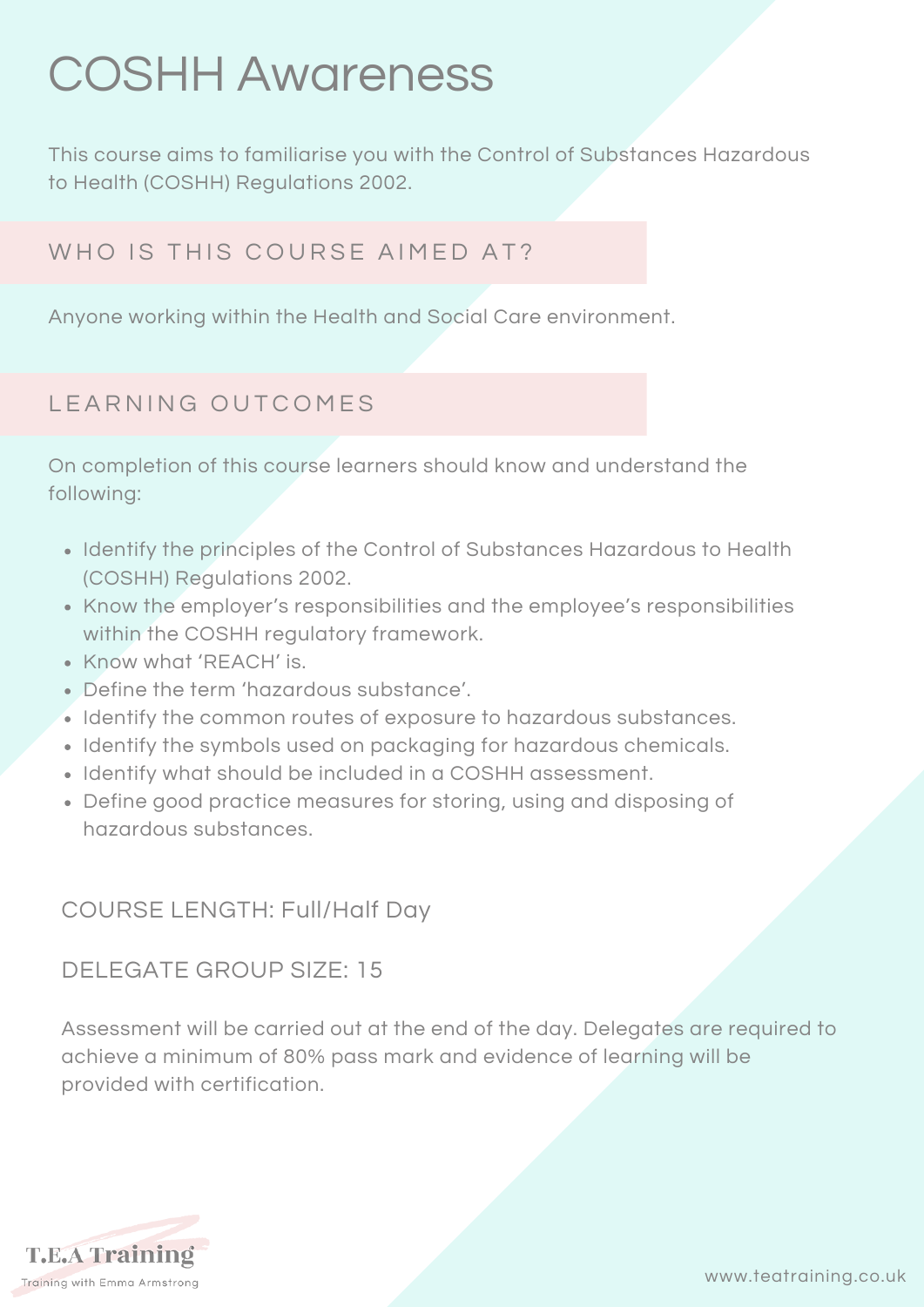# Diabetes Awareness

This course aims to introduce delegates to the topic of diabetes in Health and Social Care.

# WHO IS THIS COURSE AIMED AT?

This course is suitable for anyone working within Health and social care settings.

# LEARNING OUTCOMES

On completion of this course learners should know and understand the following:

- Define diabetes and the associated implications.
- Identify the most common types of diabetes and their causes.
- Know how to implement a person-centred approach when supporting individuals with diabetes.
- Outline the nutritional needs of individuals with diabetes.
- Recall factors relating to an individual's experience of diabetes.
- Outline the importance of monitoring diabetes.
- Recall the links between diabetes and other conditions.

#### COURSE LENGTH: Full/Half Day

#### DELEGATE GROUP SIZE: 15

Assessment will be carried out at the end of the day. Delegates are required to achieve a minimum of 80% pass mark and evidence of learning will be provided with certification.

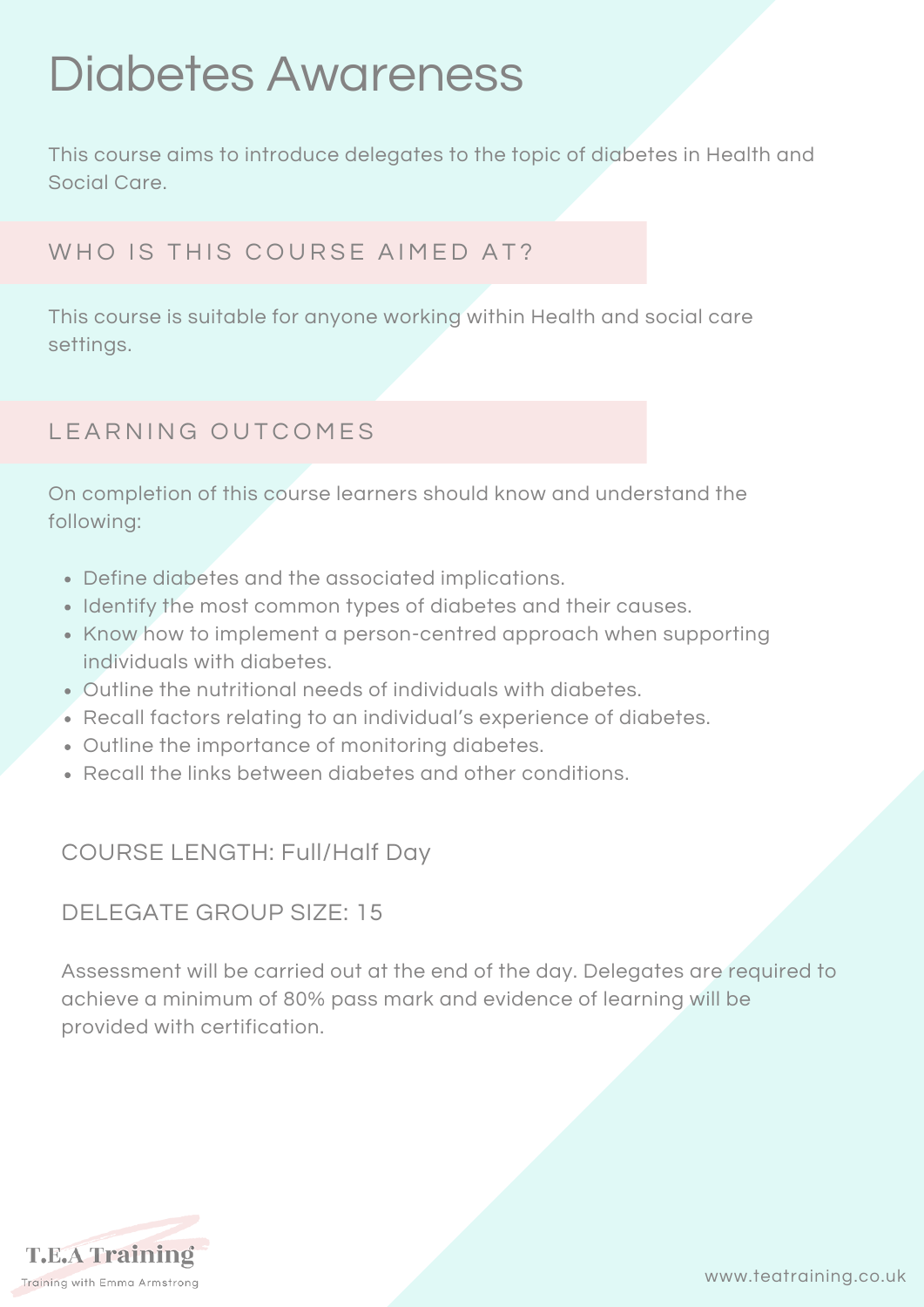# Falls Awareness

This course is designed to enable delegates to increase their awareness of how to help an individual reduce their risk of slipping, tripping and falling.

# WHO IS THIS COURSE AIMED AT?

This course is suitable for anyone working within Health and social care settings.

# LEARNING OUTCOMES

On completion of this course learners should know and understand the following:

- Define what is meant by a fall and the negative impact of falls.
- Define the term 'multifactorial assessment' and know what should be included in a multifactorial assessment.
- Identify different hazards in the environment that can increase the risk of a fall.
- Know how to respond if an individual falls in your work environment.
- Outline different multifactorial interventions including strength and exercise programmes, aids and adaptations.
- Outline know how eyesight, medication and bladder and bowel problems can increase the risk of falls.

#### COURSE LENGTH: Half Day

#### DELEGATE GROUP SIZE: 15

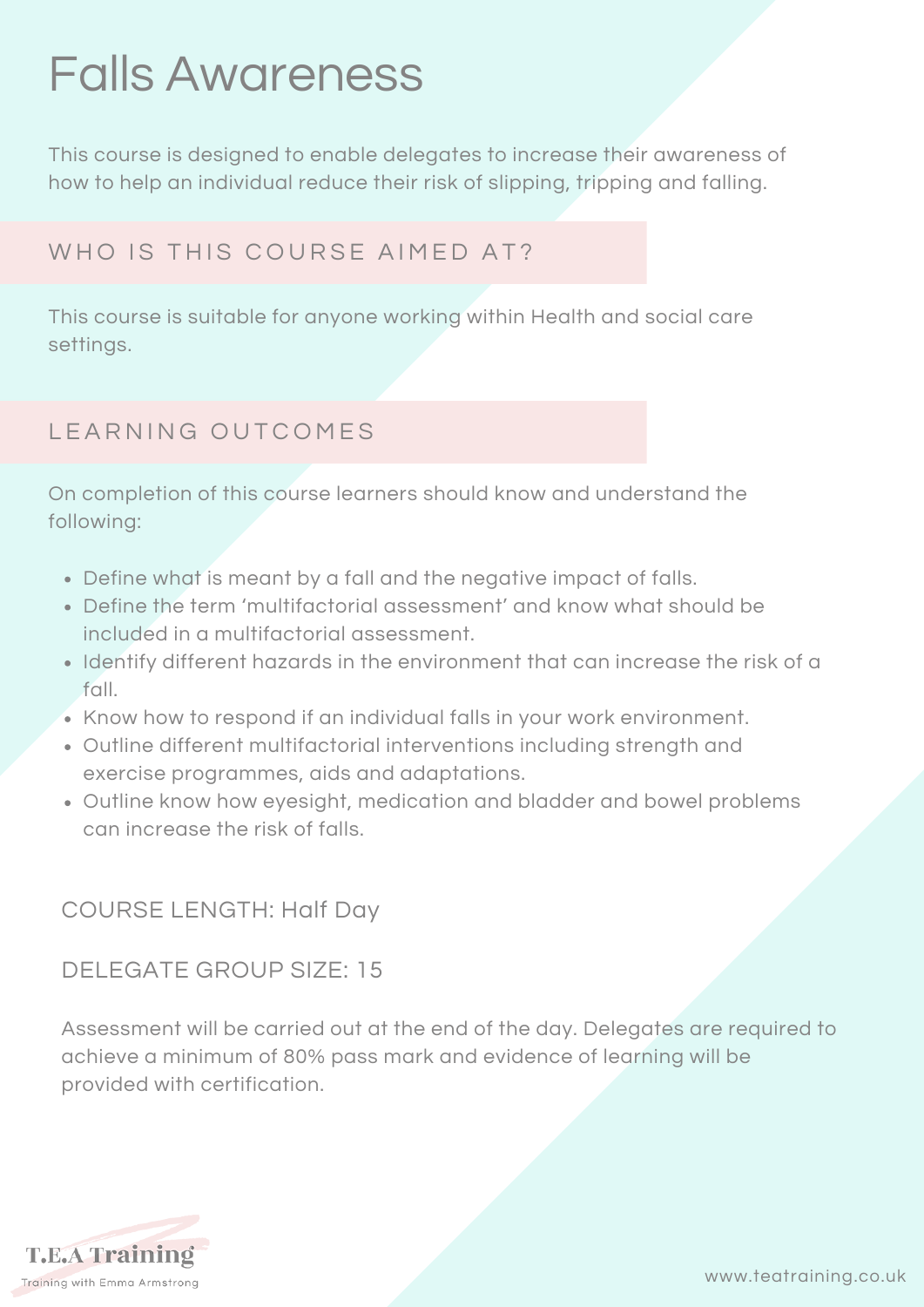# Awareness of the Mental Capacity Act and Liberty Protection Safeguards

This course aims to introduce learners to the topic of the Mental Capacity Act (MCA) and Liberty Protection Safeguards (LPS).

# WHO IS THIS COURSE AIMED AT?

This course is suitable for anyone working within Health and social care settings.

### LEARNING OUTCOMES

On completion of this course learners should know and understand the following:

- State what the Mental Capacity Act is and who is affected by it.
- Recall the 5 principles of the Mental Capacity Act.
- Know how to support individuals to make decisions.
- Recall the 2 stage test for assessing capacity.
- State the role of the Mental Capacity Advocate, the Court of Protection and Lasting Power of Attorney.
- Explain the Deprivation of Liberty Safeguards.

#### COURSE LENGTH: Full/Half Day

#### DELEGATE GROUP SIZE: 15

Assessment will be carried out at the end of the day. Delegates are required to achieve a minimum of 80% pass mark and evidence of learning will be provided with certification.

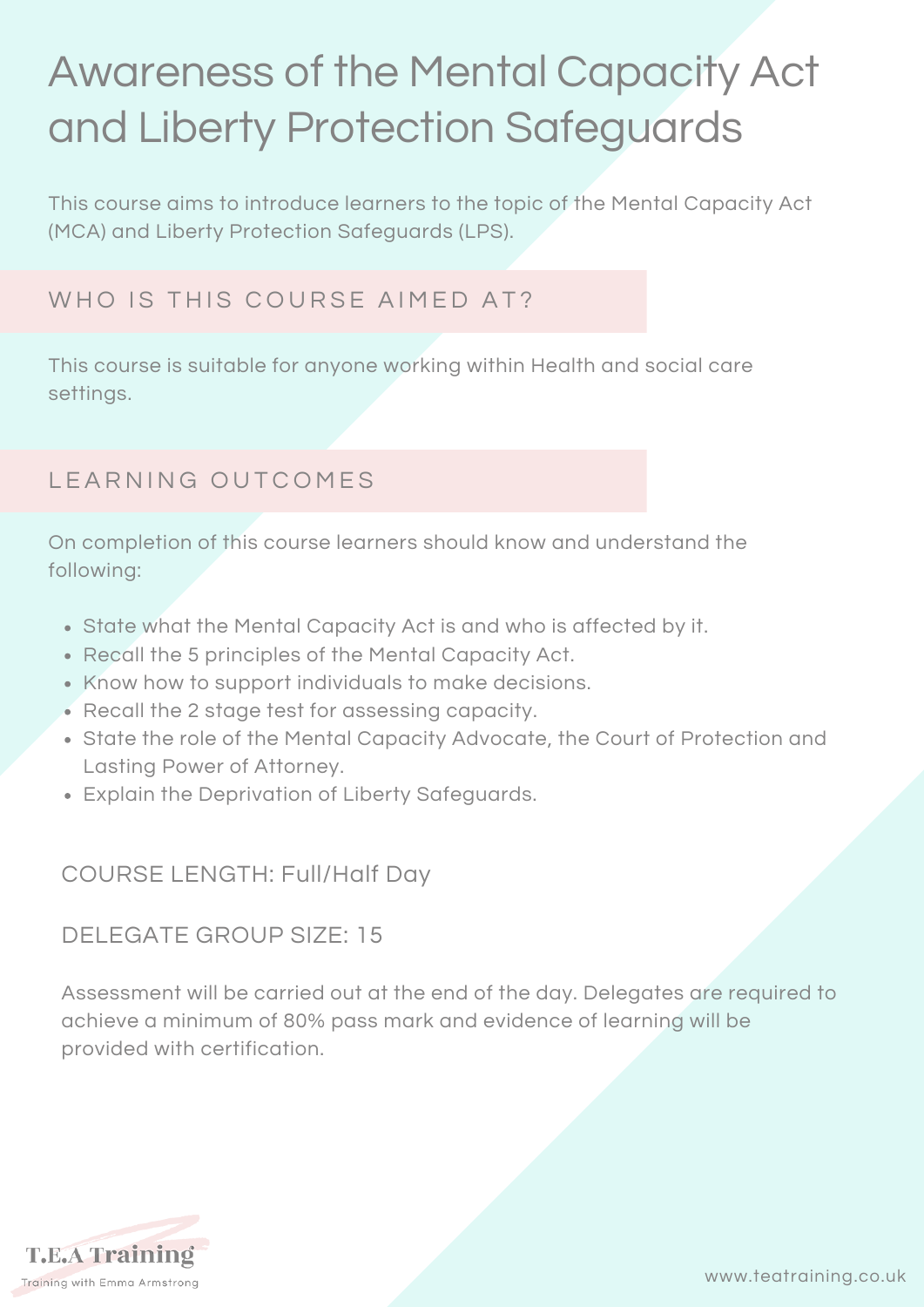# Understanding Risk Assessment

This course is designed to enable you to increase delegates understanding of risk assessment and risk management in health and social care.

# WHO IS THIS COURSE AIMED AT?

This course is suitable for anyone working within Health and social care settings.

# LEARNING OUTCOMES

On completion of this course learners should know and understand the following:

- Identify the meaning of the term 'risk' and outline the meaning of 'risk assessment'.
- Recall legislation, policy and guidelines on managing risks to individuals and others.
- Outline the process of risk assessment and the development of risk management plans.
- Know the importance of reviewing incidents and learning from them.
- Recall the principles of sensible risk management.
- Outline good practice in risk assessment of individuals and identify what should be included in an individual's risk assessment.
- Define the terms 'positive risk management' and 'strengths-based approach'.
- Know the importance of working with other agencies to manage risks and communicating these risks effectively.

### COURSE LENGTH: Full/Half Day

#### DELEGATE GROUP SIZE: 15

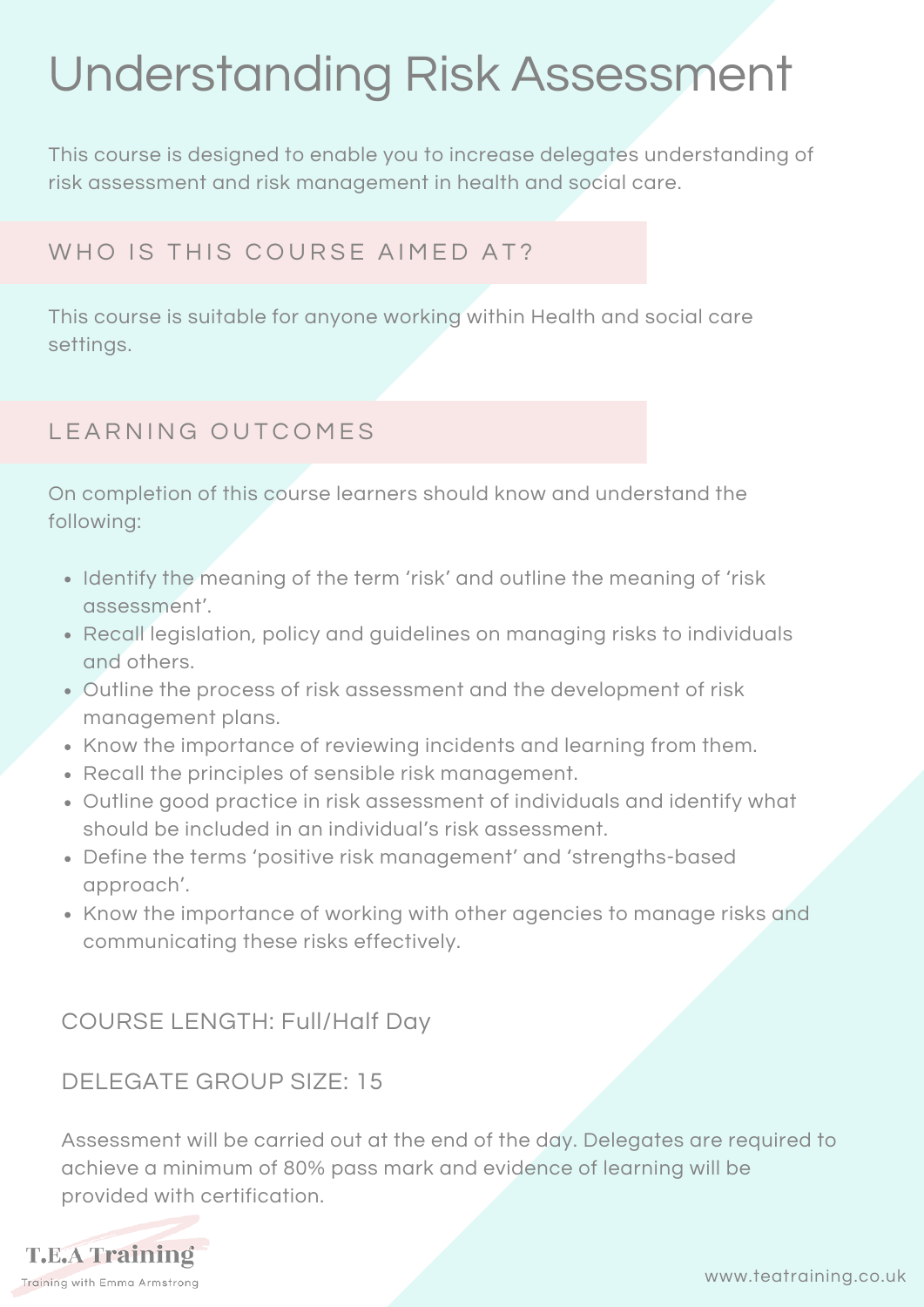# Learning Disability

This course aims to provide delegates with an introduction to Learning Disabilities and aims to raise awareness and develop understanding in this topic.

### WHO IS THIS COURSE AIMED AT?

This course is suitable for anyone working within Health and social care settings.

# L EARNING OUTCOMES

On completion of this course learners should know and understand the following:

- Know the meaning of the term learning disabilities.
- Know the legislative and policy framework for supporting individuals with learning disabilities.
- Know how to overcome barriers those with learning disabilities face.
- Know the causes of learning disabilities.
- Know how people with learning disabilities have been cared for in the past.
- Know the barriers related to communication and how to overcome them.

### COURSE LENGTH: Full/Half Day

#### DELEGATE GROUP SIZE: 15

Assessment will be carried out at the end of the day. Delegates are required to achieve a minimum of 80% pass mark and evidence of learning will be provided with certification.

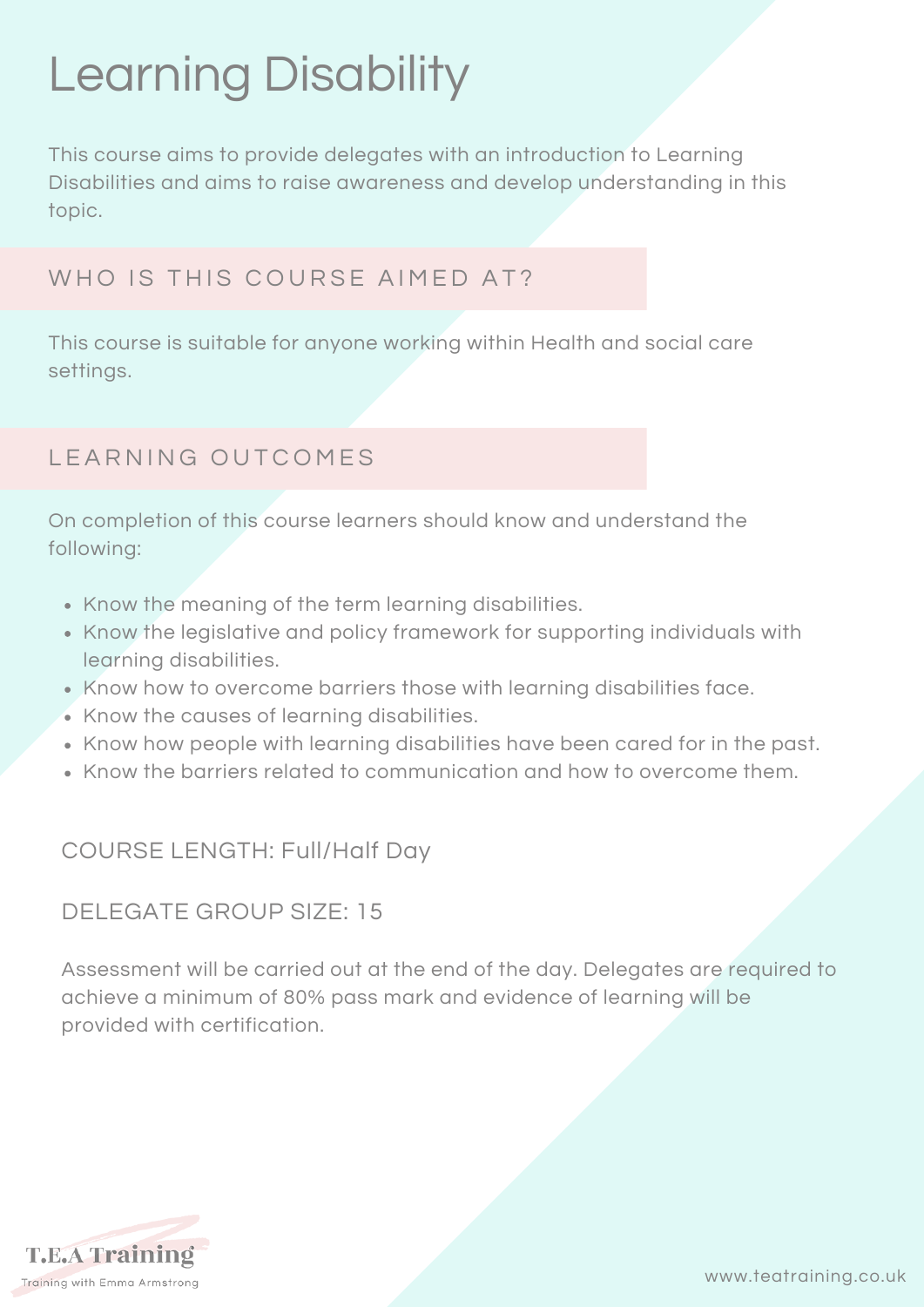# Autism Spectrum Conditions

This course aims to introduce you to Autistic Spectrum Conditions in Health and Social Care.

# WHO IS THIS COURSE AIMED AT?

This course is suitable for anyone working within Health and social care settings.

# L FARNING OUTCOMES

On completion of this course learners should know and understand the following:

- Outline a range of theories on autistic spectrum conditions and the characteristics of the condition.
- Recall the sensory and perceptual difficulties commonly experienced by individuals with autistic spectrum conditions.
- Identify other conditions that may be associated with autistic spectrum conditions.
- Outline how language and intellectual abilities vary across autistic spectrum conditions.
- Identify the legislative frameworks that relate to an individual with an autistic spectrum condition and know how they underpin the development of services.
- Outline an individual's experience of the autistic spectrum condition, and the impact on themselves and others.
- Know how to support an individual in transitions and change.
- Know how to make adaptations to the physical environment to reduce or increase sensory stimulation.

COURSE LENGTH: Full/Half Day

### DELEGATE GROUP SIZE: 15

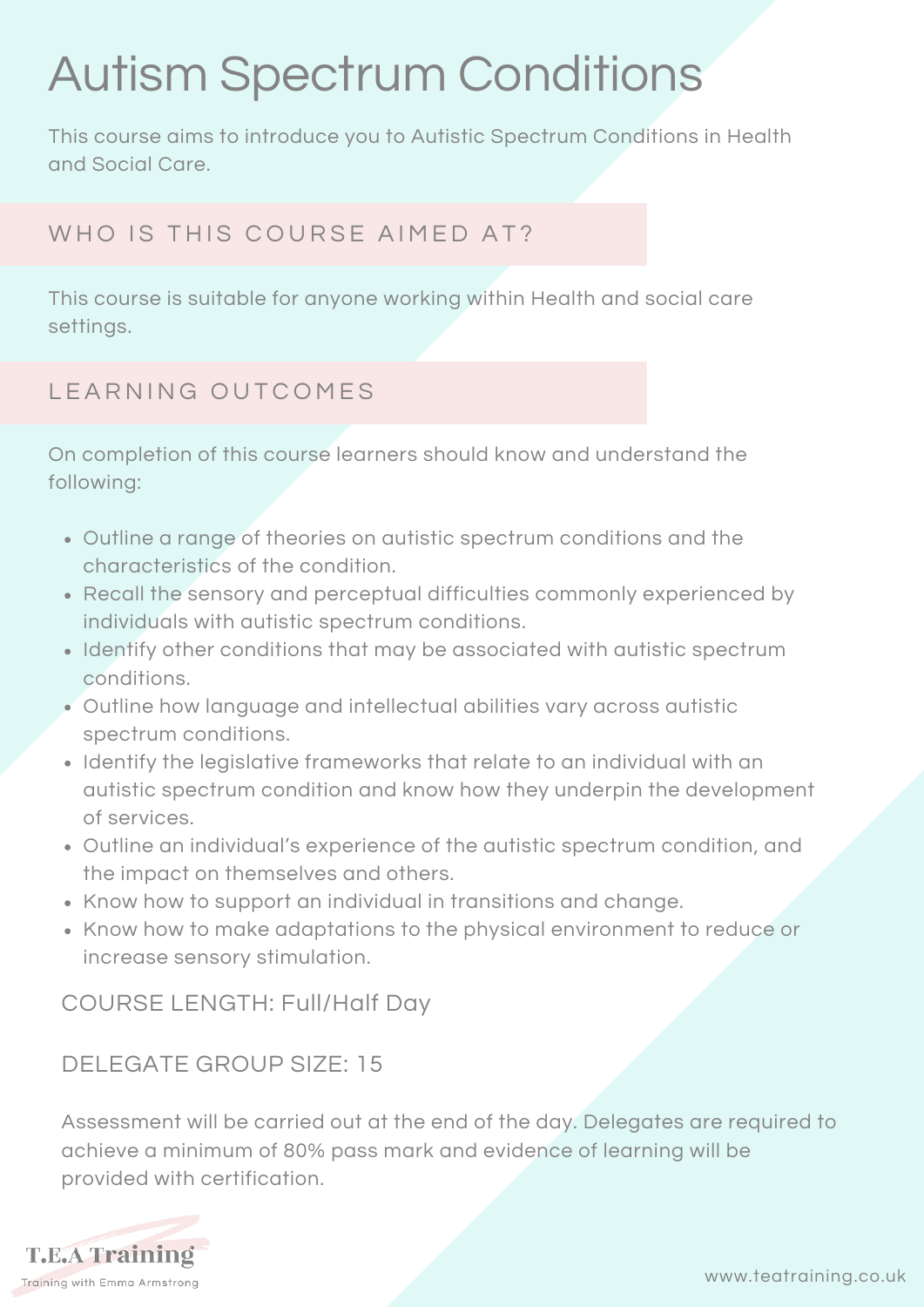# Parkinson's Disease Awareness

This course is designed to enable you to increase your awareness and understanding of Parkinson's disease.

# WHO IS THIS COURSE AIMED AT?

This course is suitable for anyone working within Health and social care settings.

### LEARNING OUTCOMES

On completion of this course learners should know and understand the following:

- Recall the prevalence rates for Parkinson's disease.
- Explain what dopamine is and its link to Parkinson's disease.
- Recall the difference between Parkinson's and Parkinsonism.
- Identify the primary motor symptoms of Parkinson's disease.
- Recall the common symptoms of Parkinson's disease.
- Recall the main treatment options for Parkinson's disease, including medications, surgery and complementary therapies.
- Identify good practice in supporting those with a diagnosis of Parkinson's disease

### COURSE LENGTH: Full/Half Day

#### DELEGATE GROUP SIZE: 15

Assessment will be carried out at the end of the day. Delegates are required to achieve a minimum of 80% pass mark and evidence of learning will be provided with certification.

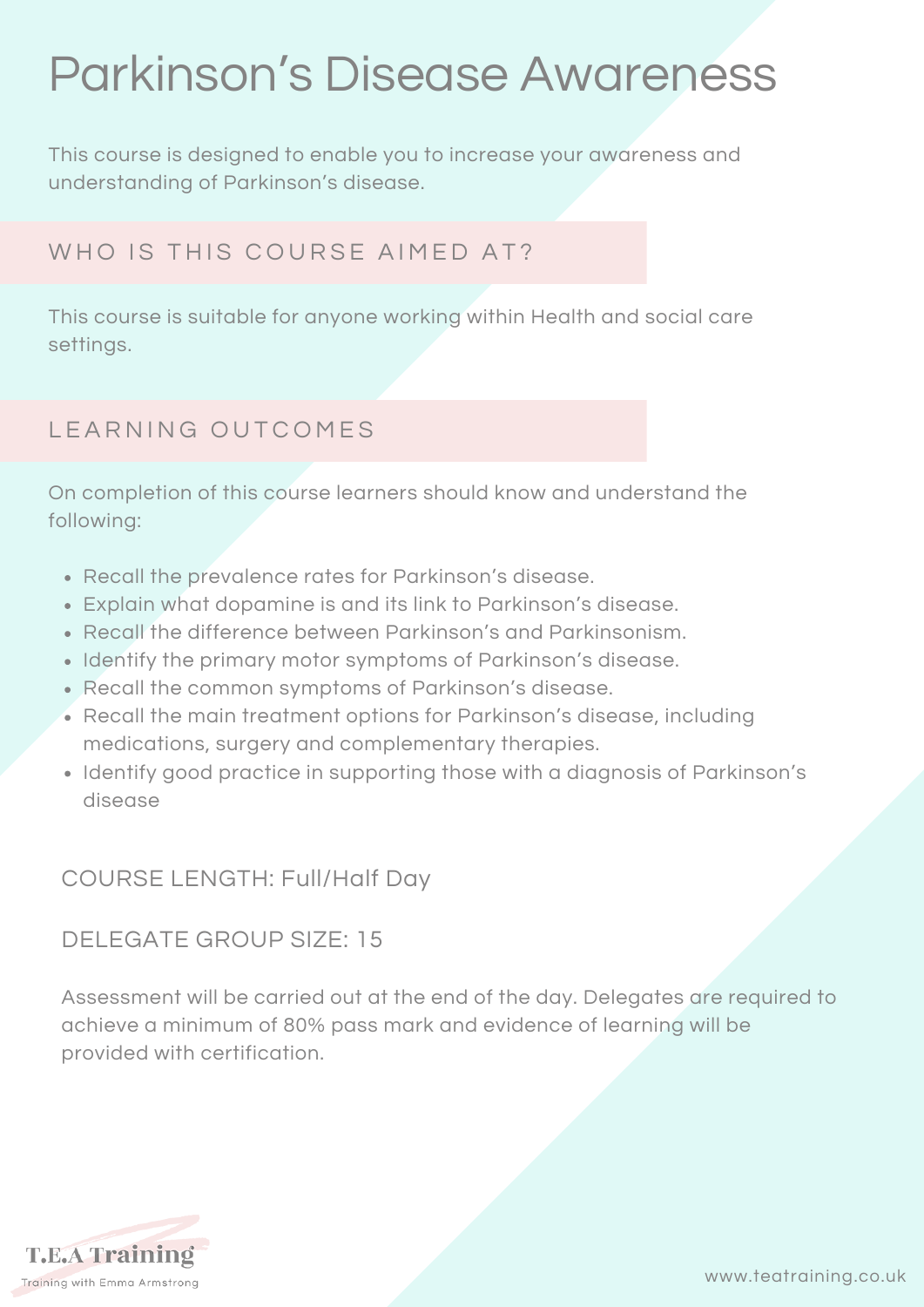# Medication Practise in Domiciliary Care Settings

It is vital that staff responsible for the administration, use and support of medication are competent and competent at being able to do so safely, this course is designed to do just that!

# WHO IS THIS COURSE AIMED AT?

This course is suitable for care staff working in domiciliary care where they have to work remotely in the community. It is also suitable for staff working in an Extra Care setting where a domiciliary care service is provided.

# LEARNING OUTCOMES

On completion of this course learners should know and understand the following:

- Understand legislation, regulations and national guidelines that govern medication practice in health and social care.
- Know of policies and local procedures to support medication practice.
- Understand the levels of medication practice.
- Know the types of medicines they will support with.
- Understand the routes of administration.
- Identify medication aids and safe practice.
- Correctly record and report medication practice.
- Identify and report errors in medication.
- Understand the support they will receive for medication practice

### COURSE LENGTH: Full/Half Day

### DELEGATE GROUP SIZE: 15

Assessment will be carried out at the end of the day. Delegates are required to achieve a minimum of 80% pass mark and evidence of learning will be provided with certification.

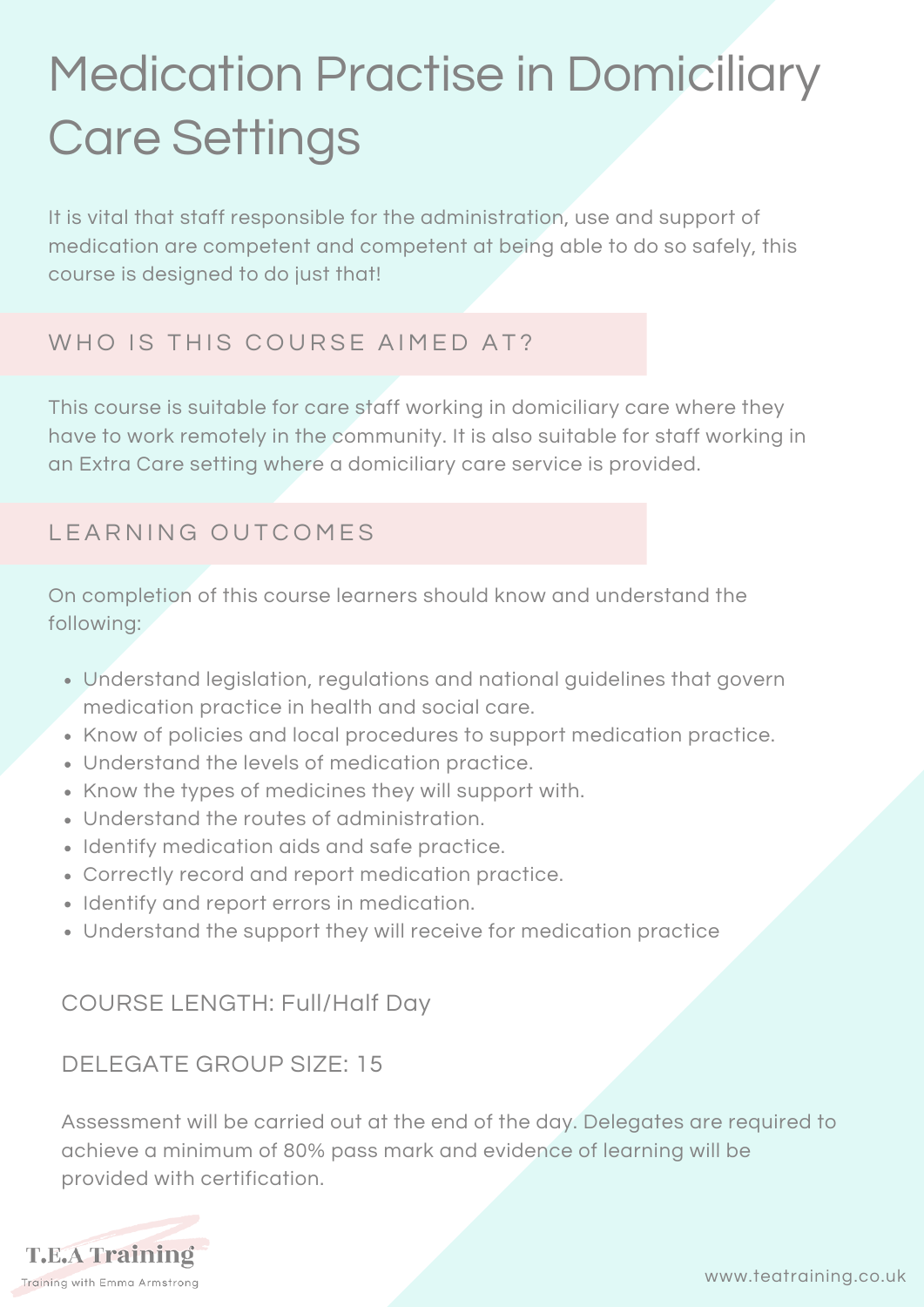# Sepsis Awareness

The aim of this course is to develop delegates knowledge and understanding of sepsis, severe sepsis and septic shock.

### WHO IS THIS COURSE AIMED AT?

This course is suitable for anyone working within Health and social care settings.

### LEARNING OUTCOMES

On completion of this course learners should know and understand the following:

- Define sepsis and septic shock.
- Know the causes of sepsis.
- Know who may be most at risk of developing sepsis.
- Know the signs and symptoms of sepsis, severe sepsis and septic shock.
- Know the symptoms of sepsis.
- Know the symptoms of septic shock.
- Know what to do if sepsis is suspected.
- Know how sepsis is diagnosed.
- Know how sepsis is treated.

#### COURSE LENGTH: Full/Half Day

#### DELEGATE GROUP SIZE: 15

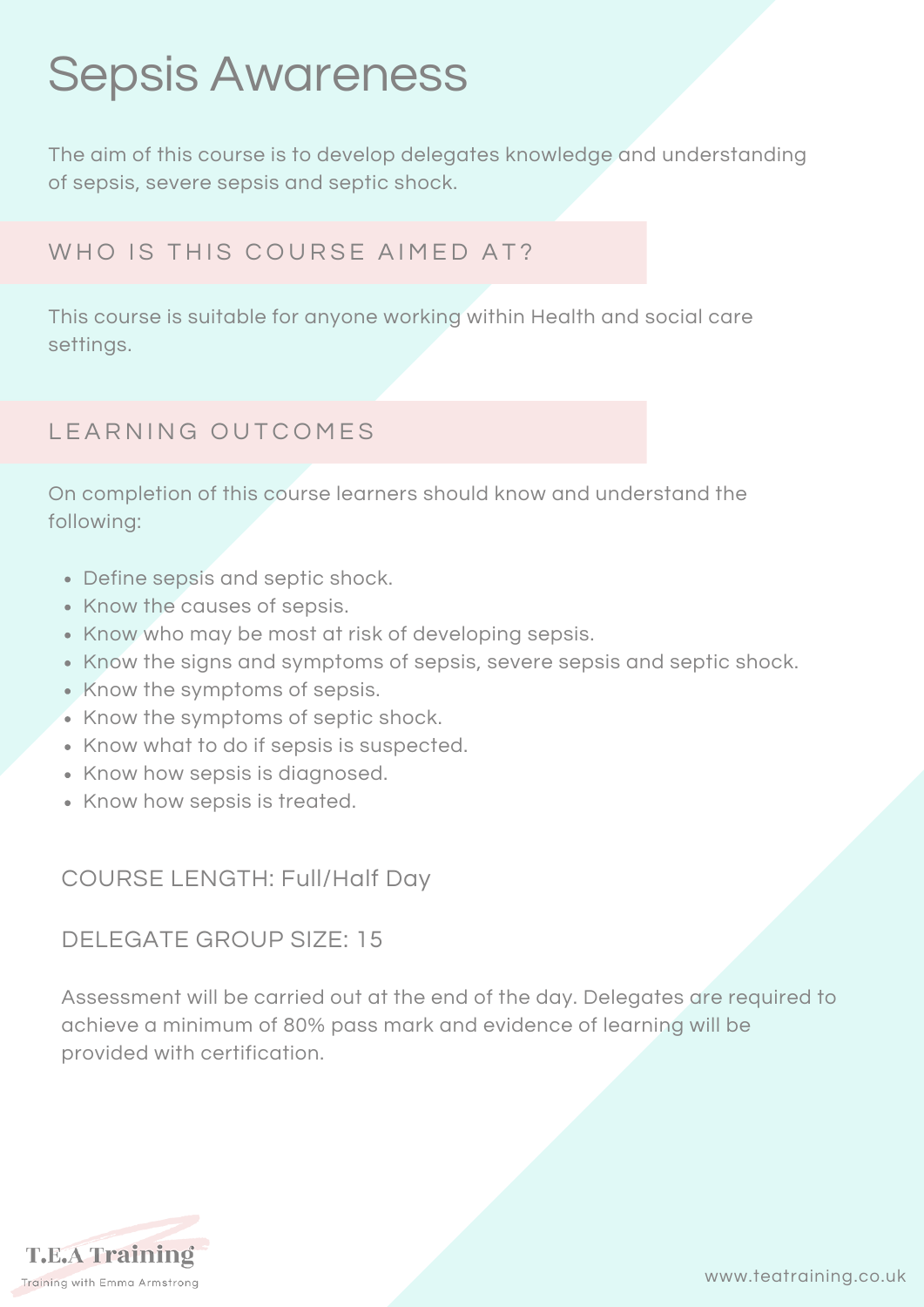# RIDDOR Awareness

This course aims to develop delegates knowledge and understanding of how the Reporting of Injuries, Diseases and Dangerous Occurrence Regulations 2013 applies within health and social care services.

#### WHO IS THIS COURSE AIMED AT?

This course is suitable for anyone working within Health and social care settings.

# L EARNING OUTCOMES

On completion of this course learners should know and understand the following:

- Know the meaning and purpose of RIDDOR.
- Know the deaths and specified injuries that must be reported under RIDDOR.
- Know the occupational diseases which must be reported under RIDDOR.
- Know what constitutes a dangerous occurrence reportable under RIDDOR.
- Know who is responsible for reporting injuries, diseases and dangerous occurrences and how and when reports are to be made.

### COURSE LENGTH: Full/Half Day

#### DELEGATE GROUP SIZE: 15

Assessment will be carried out at the end of the day. Delegates are required to achieve a minimum of 80% pass mark and evidence of learning will be provided with certification.

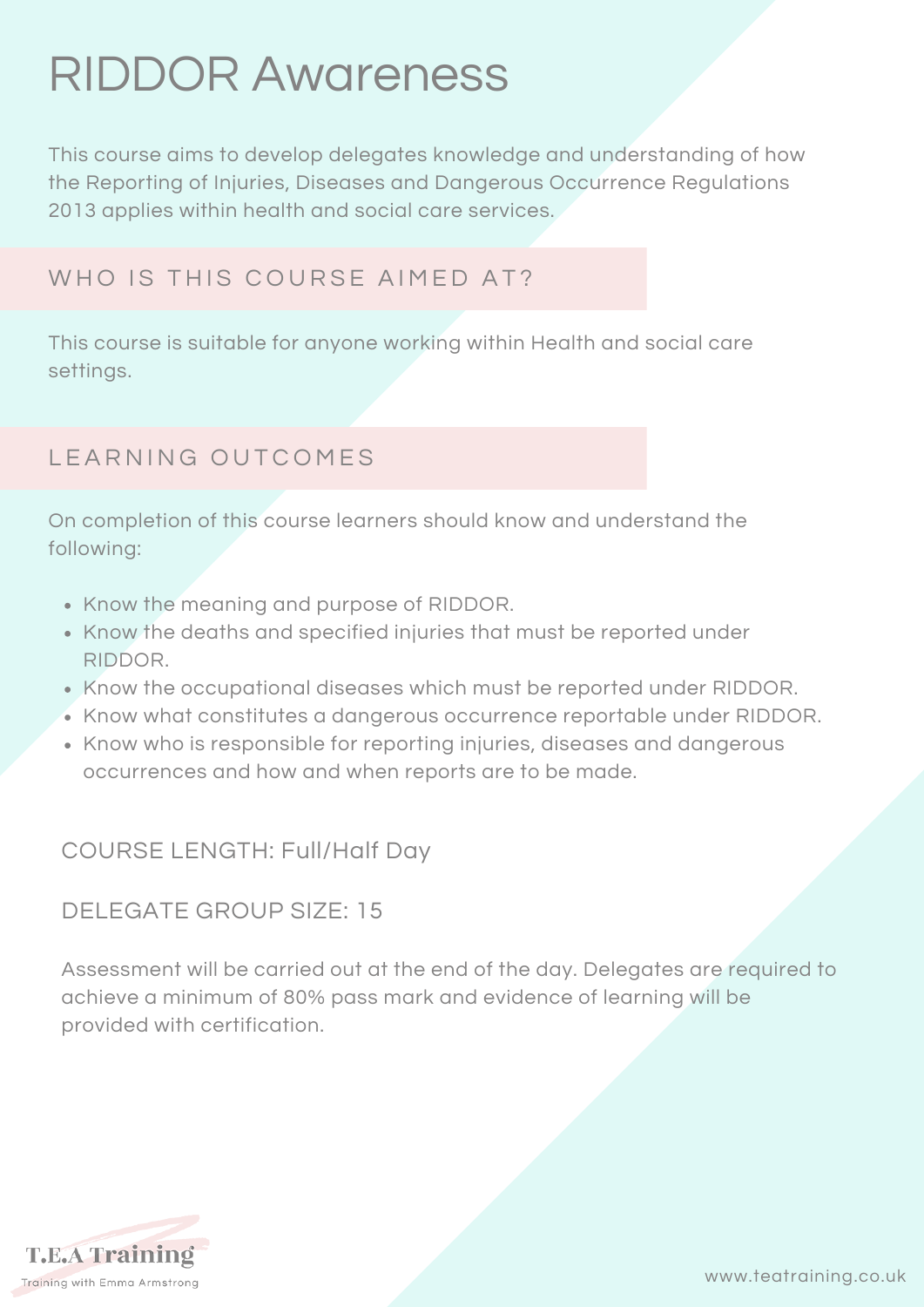# Care Home Medication Training

It is vital that staff responsible for the administration, use and support of medication are competent and competent at being able to do so safely, this course is designed to do just that!

#### WHO IS THIS COURSE AIMED AT?

This course is suitable for anyone working within Health and social care settings that is responsible for use of medications in care homes.

# L EARNING OUTCOMES

On completion of this course learners should know and understand the following:

- Understand legislation, regulations and national guidelines that govern medication practice in health and social care.
- Know of policies and local procedures to support medication practice.
- Understand the levels of medication practice.
- Know the types of medicines they will support with.
- Understand the routes of administration.
- Identify medication aids and safe practice.
- Correctly record and report medication practice.
- Identify and report errors in medication.
- Understand the support they will receive for medication practice

### COURSE LENGTH: Full/Half Day

#### DELEGATE GROUP SIZE: 15

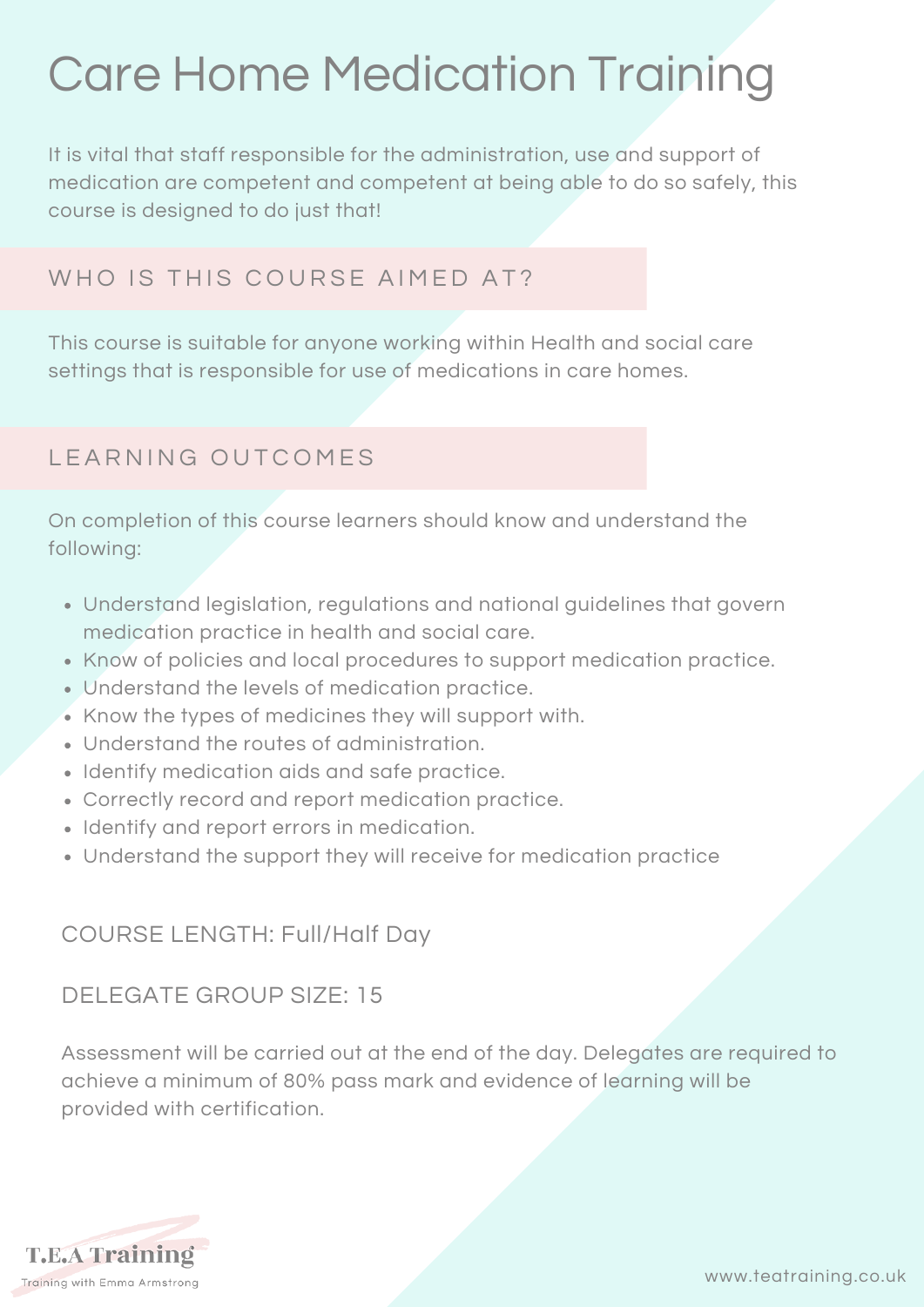# End of Life Care

This course is designed to raise awareness and enhance delegates skills at providing and promoting high quality End of life care.

# WHO IS THIS COURSE AIMED AT?

This course is suitable for anyone working within Health and social care settings.

# LEARNING OUTCOMES

On completion of this course learners should know and understand the following:

- Outline the requirements of legislation and agreed ways of working to protect the individual at the end of life.
- Identify factors affecting end of life care.
- Define advanced care planning, it's purpose and how to implement it.
- Know the role of specialist organisations and support services available to individuals and key people in relation to end of life care.
- Know how to address sensitive issues in relation to end of life care.
- Identify when support would be best offered by other members of the team.
- Identify actions to take following the death of individuals.
- Know how to manage your own feelings in relation to dying or death of individuals.

### COURSE LENGTH: Full/Half Day

#### DELEGATE GROUP SIZE: 15

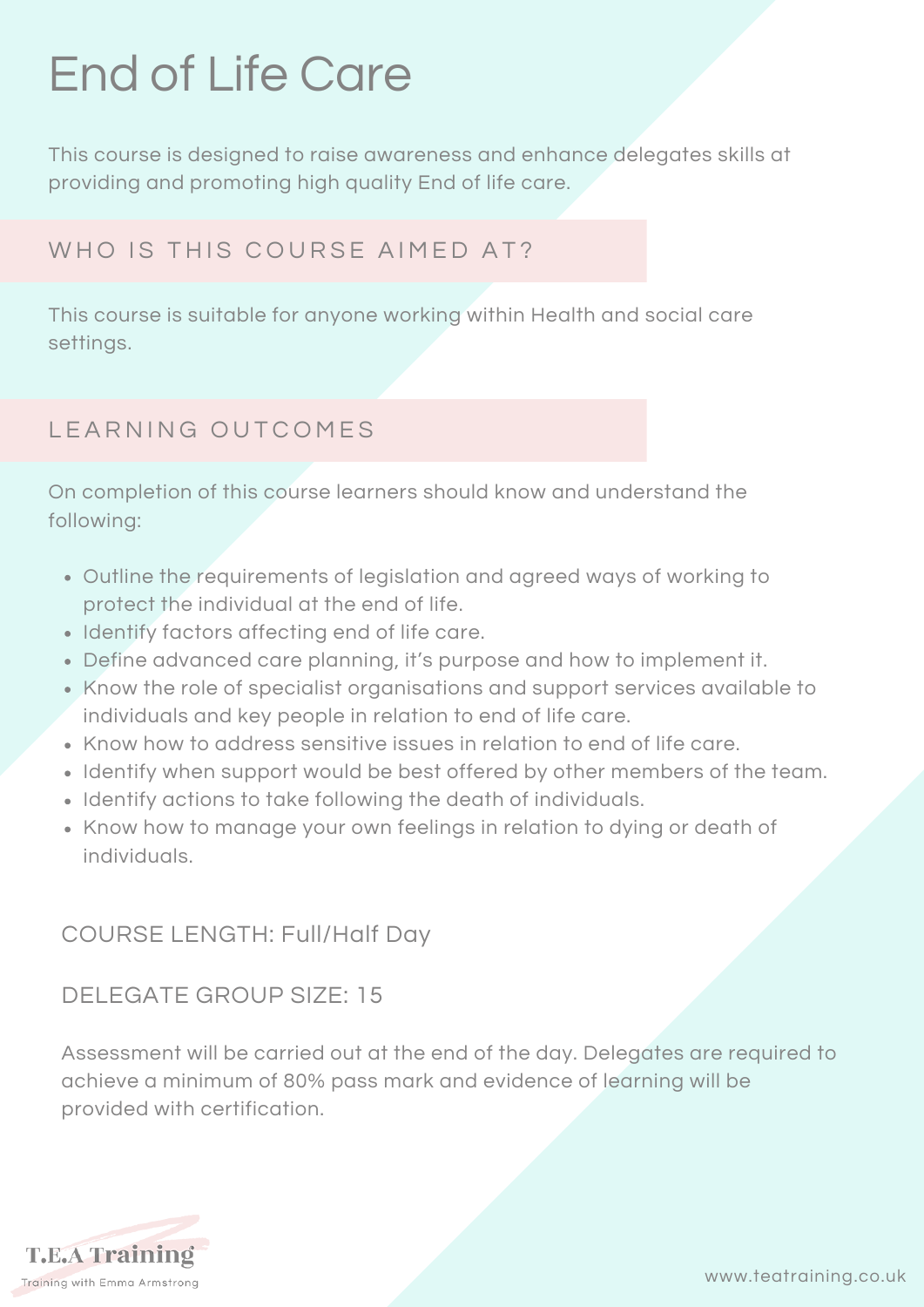# Multiple Sclerosis

This course aims to increase delegates knowledge and understanding of Multiple Sclerosis (MS) and how to support and care for an individual who is living with this condition.

# WHO IS THIS COURSE AIMED AT?

This course is suitable for anyone working within Health and social care settings.

# LEARNING OUTCOMES

On completion of this course learners should know and understand the following:

- Know what Multiple Sclerosis (MS) is.
- Know the types of MS.
- Know common symptoms of MS.
- Know how MS is diagnosed.
- Understand how MS is treated.
- Know how you can support an individual with MS.

#### COURSE LENGTH: Full/Half Day

#### DELEGATE GROUP SIZE: 15

Assessment will be carried out at the end of the day. Delegates are required to achieve a minimum of 80% pass mark and evidence of learning will be provided with certification.

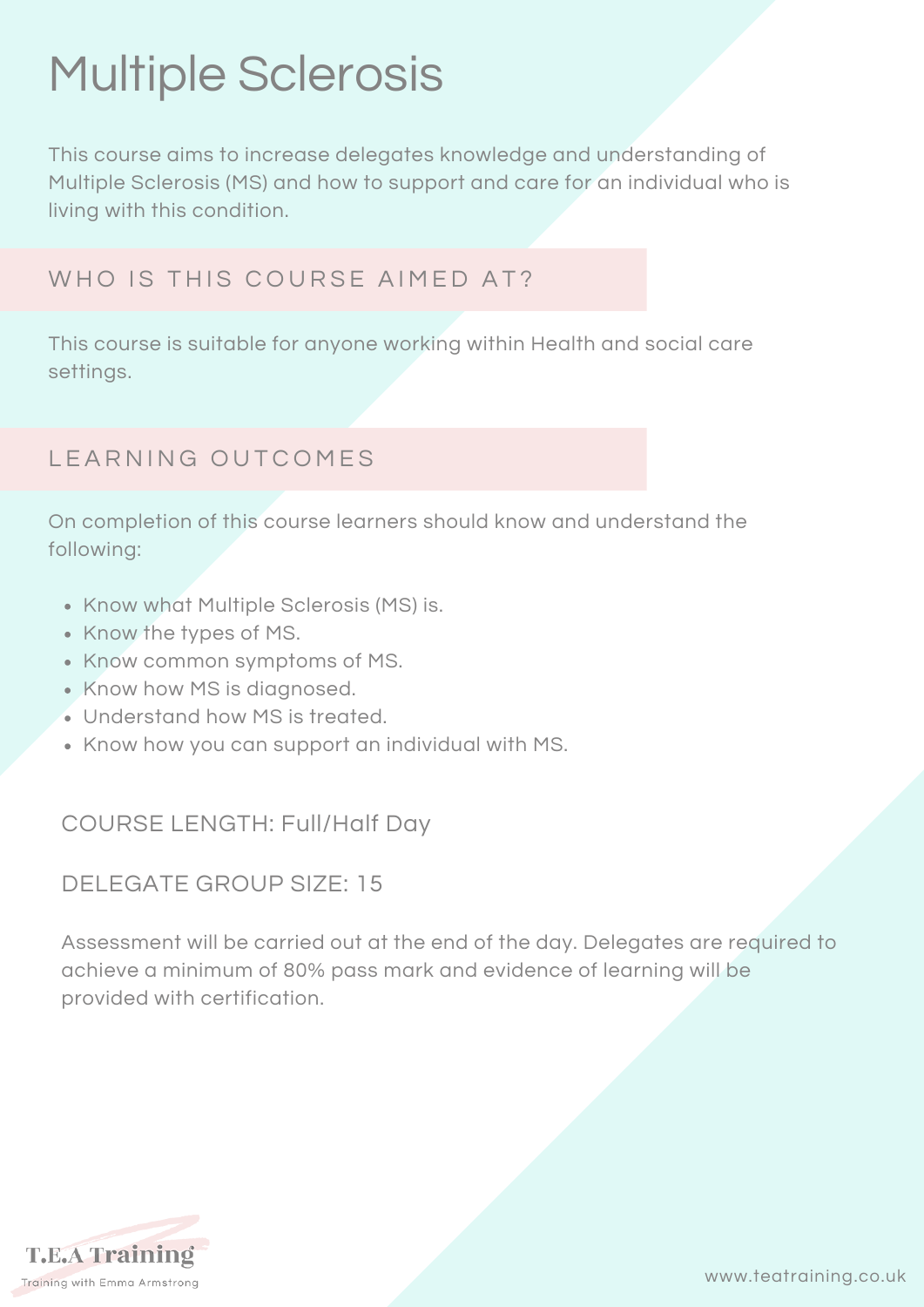# Pressure Area Care

This course aims to introduce you to the topic of pressure area care in Health and Social Care.

# WHO IS THIS COURSE AIMED AT?

This course is suitable for anyone working within Health and social care settings.

# LEARNING OUTCOMES

On completion of this course learners should know and understand the following:

- Recall the anatomy and physiology of the skin in relation to pressure area care.
- Identify good practice in relation to own role when undertaking pressure area care.
- Outline the use of materials and equipment when undertaking pressure area care.
- Know why you must follow the agreed care plan.
- Identify legislation and guidance relevant to pressure area care.
- Know how to prepare to undertake pressure area care.
- Know how to undertake pressure area care.
- Know what to report in relation to pressure area care.

### COURSE LENGTH: Full/Half Day

#### DELEGATE GROUP SIZE: 15

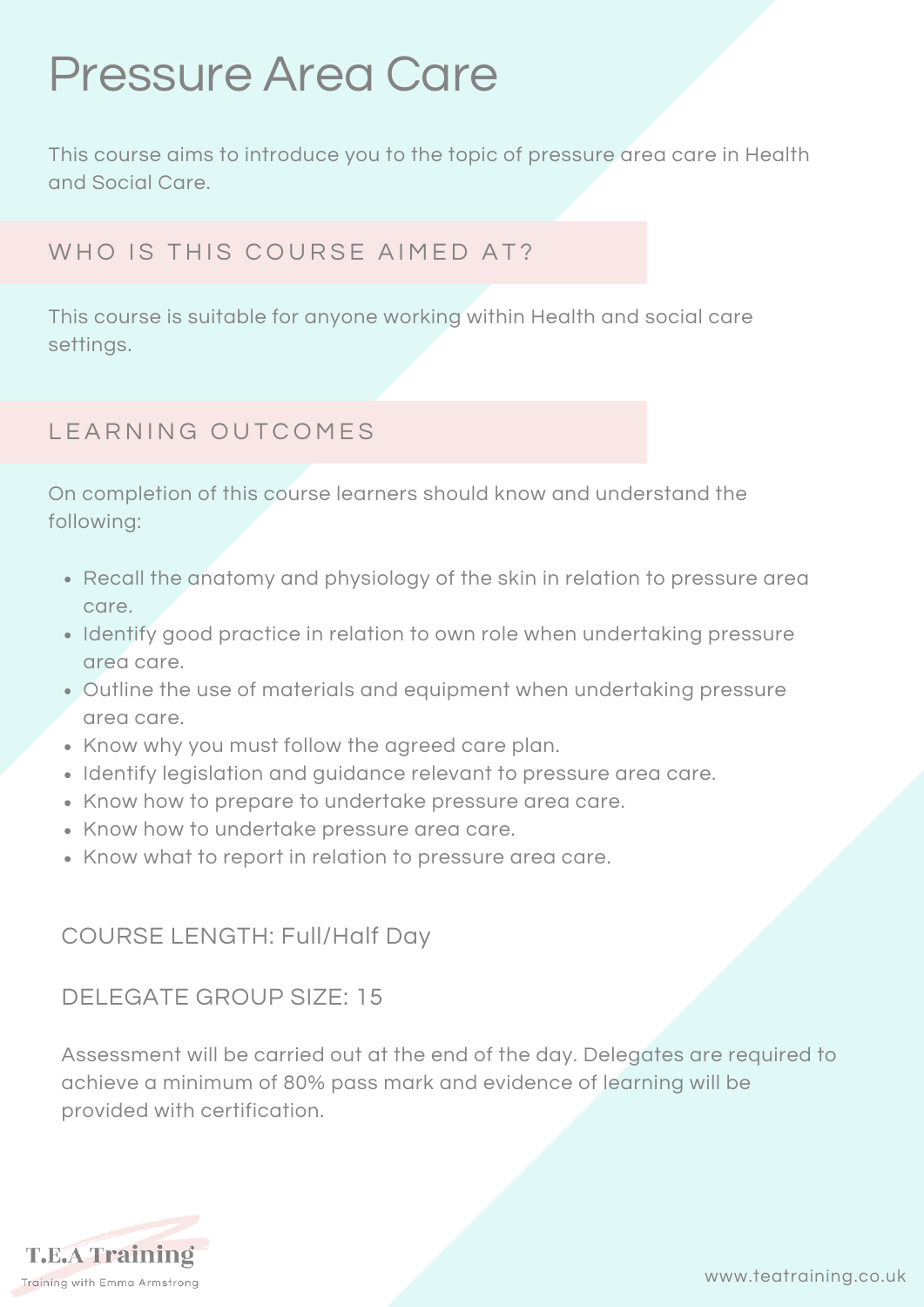# Continence Awareness

This course is designed to provide knowledge to support the management of continence support.

# WHO IS THIS COURSE AIMED AT?

This course is suitable for anyone working within Health and social care settings.

# LEARNING OUTCOMES

On completion of this course learners should know and understand the following

- Identify factors that affect continence.
- Identify risks when managing continence and outline how to manage continence in a safe way.
- Outline how to support an individual to manage their own continence.
- Describe how to support an individual to use continence equipment.

COURSE LENGTH: Full/Half Day

#### DELEGATE GROUP SIZE: 15

Assessment will be carried out at the end of the day. Delegates are required to achieve a minimum of 80% pass mark and evidence of learning will be provided with certification.

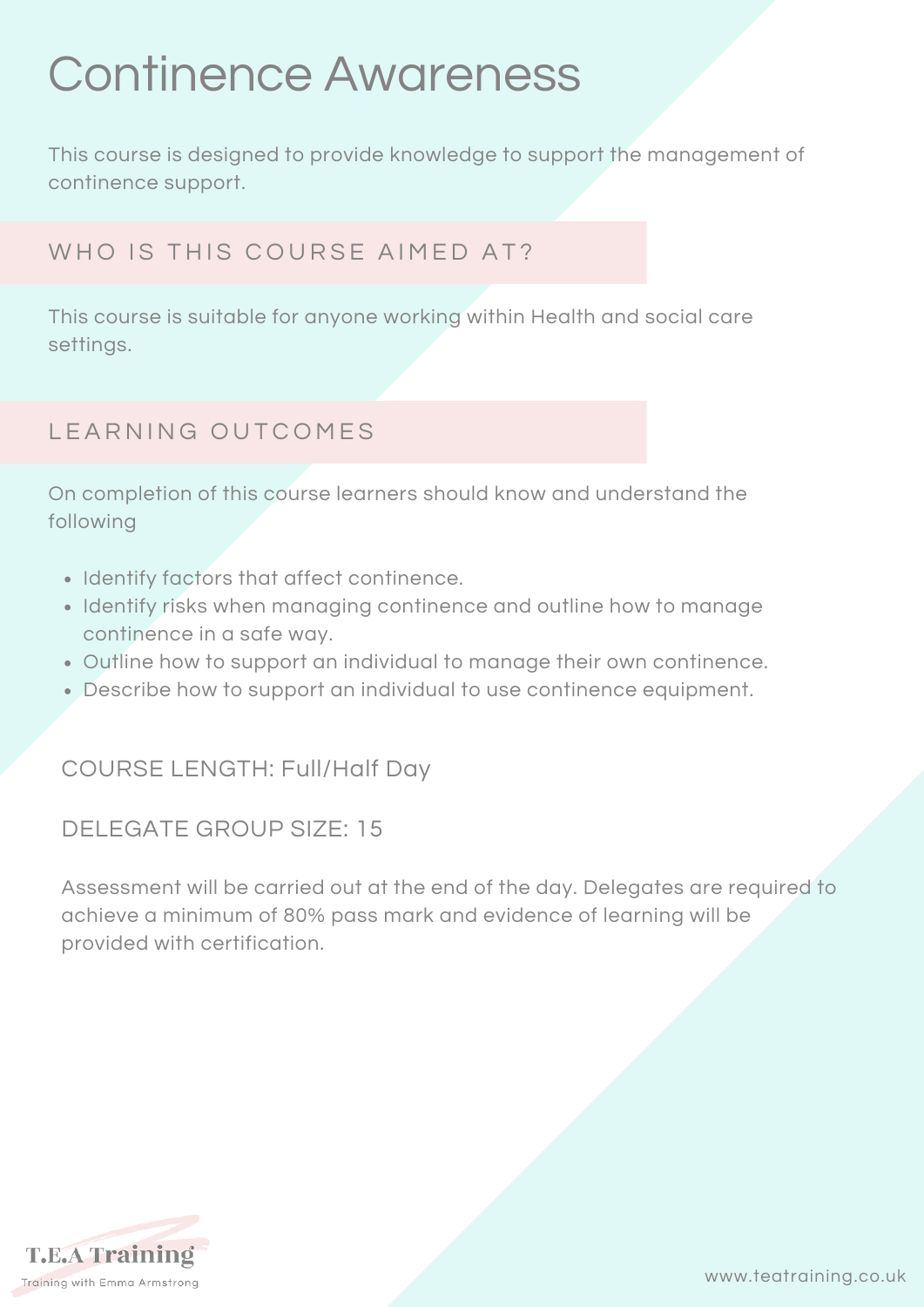# Alcohol and Drug Awareness

This course will help provide delegates with tools to understand this complex, difficult, and often sensitive, subject. This course covers many topics relating to drug and alcohol use, misuse, and addiction. It covers skills and knowledge on supporting recovery.

### WHO IS THIS COURSE AIMED AT?

It is suitable for anyone who would like to increase their understanding on substance abuse, its causes, and its effects.

#### LEARNING OUTCOMES

On completion of this course learners should know and understand the following

An overview on the effects of alcohol consumption:

- Have an awareness of the effects of alcohol consumption in terms of: Hospital Admissions, Mortality.
- You will be able to define: Government Recommendations for Alcohol Consumption, Hazardous Drinking and Harmful Drinking.
- Identify the physical signs of alcohol dependence.
- Identify the psychological signs of alcohol dependence.
- Discuss long term effects of alcohol.
- Effects of binge drinking.
- Legal, health and social implications of alcohol use.
- Identify signs and symptoms of alcohol withdrawal.
- Different treatments available for alcohol withdrawal.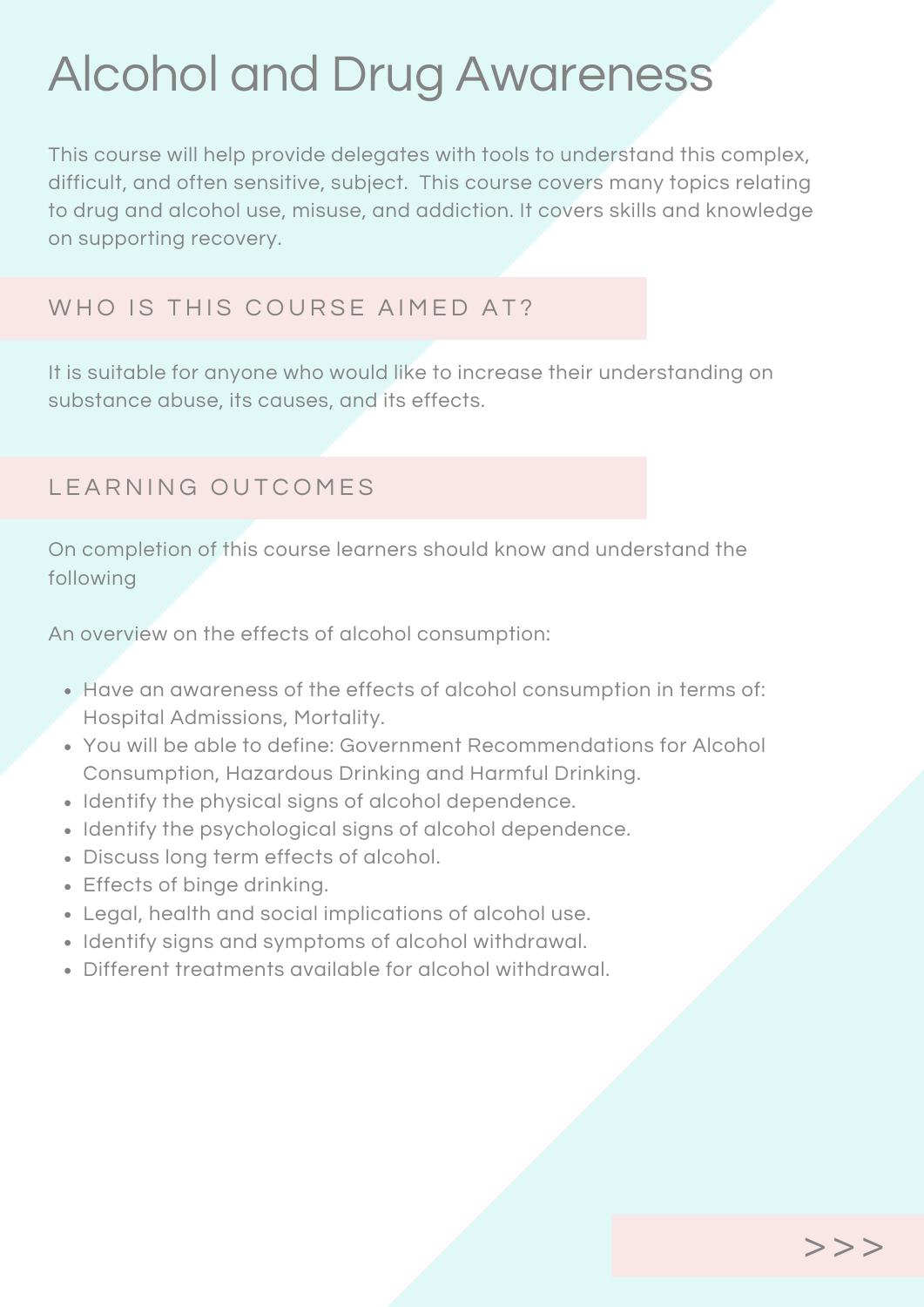An overview of the effects of drug use:

- What is a drug?
- Why people use drugs?
- Identify the main drugs commonly used and distributed:
- Legality
- What do they look like?
- How are they taken?
- Effects
- Signs of use
- Risks
- Stages of Use
- Drugs and the human body

#### COURSE LENGTH: Full/Half Day

#### DELEGATE GROUP SIZE: 15

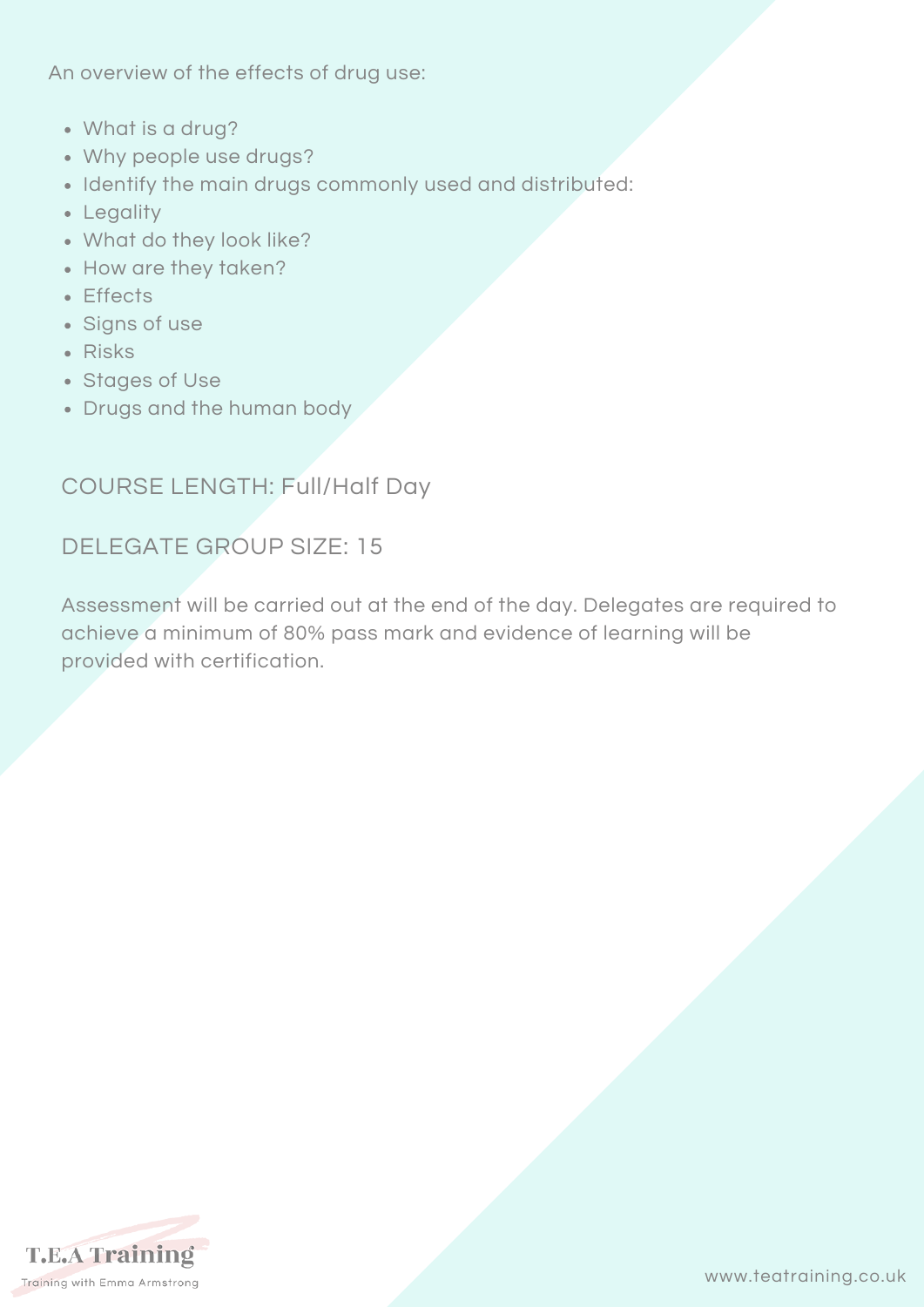# Fire Marshal Training

This course is specially designed to help delegates learn new skills and knowledge, or refresh existing fire safety skills.

# WHO IS THIS COURSE AIMED AT?

This course is suitable for anyone working within Health and social care settings.

# LEARNING OUTCOMES

On completion of this course learners should know and understand the following:

- Understanding Legislation
- Statistics
- The role and responsibility of a fire marshal
- Fire Risk Assessment
- $\cdot$  PFFPS
- Practical fire drill and use of fire extinguisher and fire blanket

### COURSE LENGTH: Full/Half Day

#### DELEGATE GROUP SIZE: 15

Assessment will be carried out at the end of the day. Delegates are required to achieve a minimum of 80% pass mark and evidence of learning will be provided with certification.

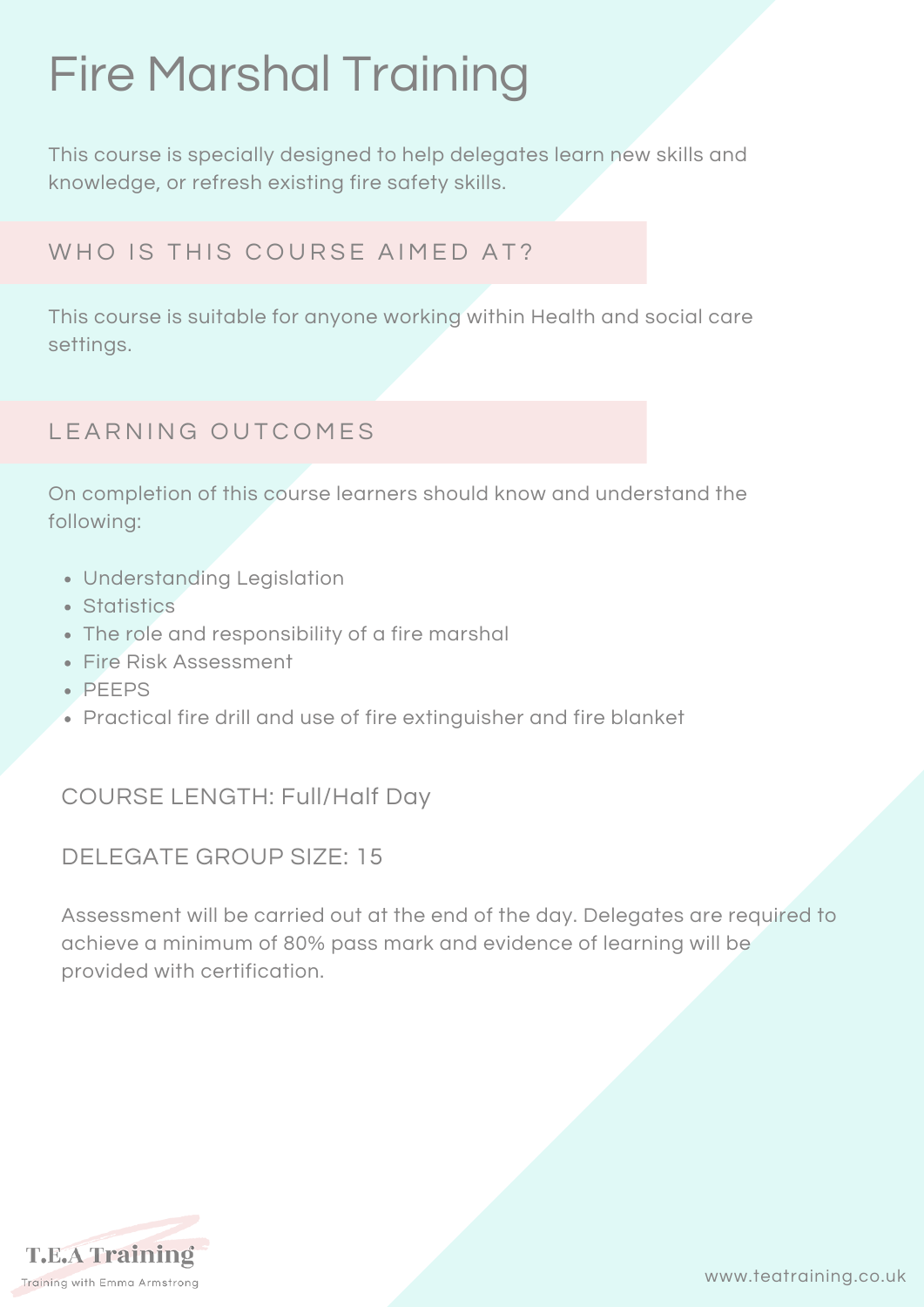# Fire Safety Awareness

This Fire Safety course will teach delegates about the fire safety measures and procedures that all work premises covered by the Regulatory Reform (Fire Safety) Order 2005 must have in place. This training enables delegates to minimise fire risks in your workplace, understand fire prevention and detection systems, and follow evacuation procedures when necessary.

Fires can cause serious devastation to businesses, whether it's harming people, damaging the building, or causing a loss of production time and valuable resources. Receiving suitable fire safety training is required by the Fire Safety Order, so taking this course is an effective way to help your business comply with the law and keep your workplace safe.

### WHO IS THIS COURSE AIMED AT?

This course is suitable for anyone working within Health and social care settings.

# LEARNING OUTCOMES

On completion of this course learners should know and understand the following

- The fire triangle, which explains how fires start.
- What the law requires of businesses regarding fire safety and what everyone's responsibilities are.
- The importance of a fire risk assessment.
- Ways to prevent or control fires in your workplace.
- The type of detection and warning systems which should be in place.
- The different types of fire safety signs that workplaces should have.
- How to ensure your evacuation routes and exits remain effective at all times.
- The evacuation procedures that businesses should have in place.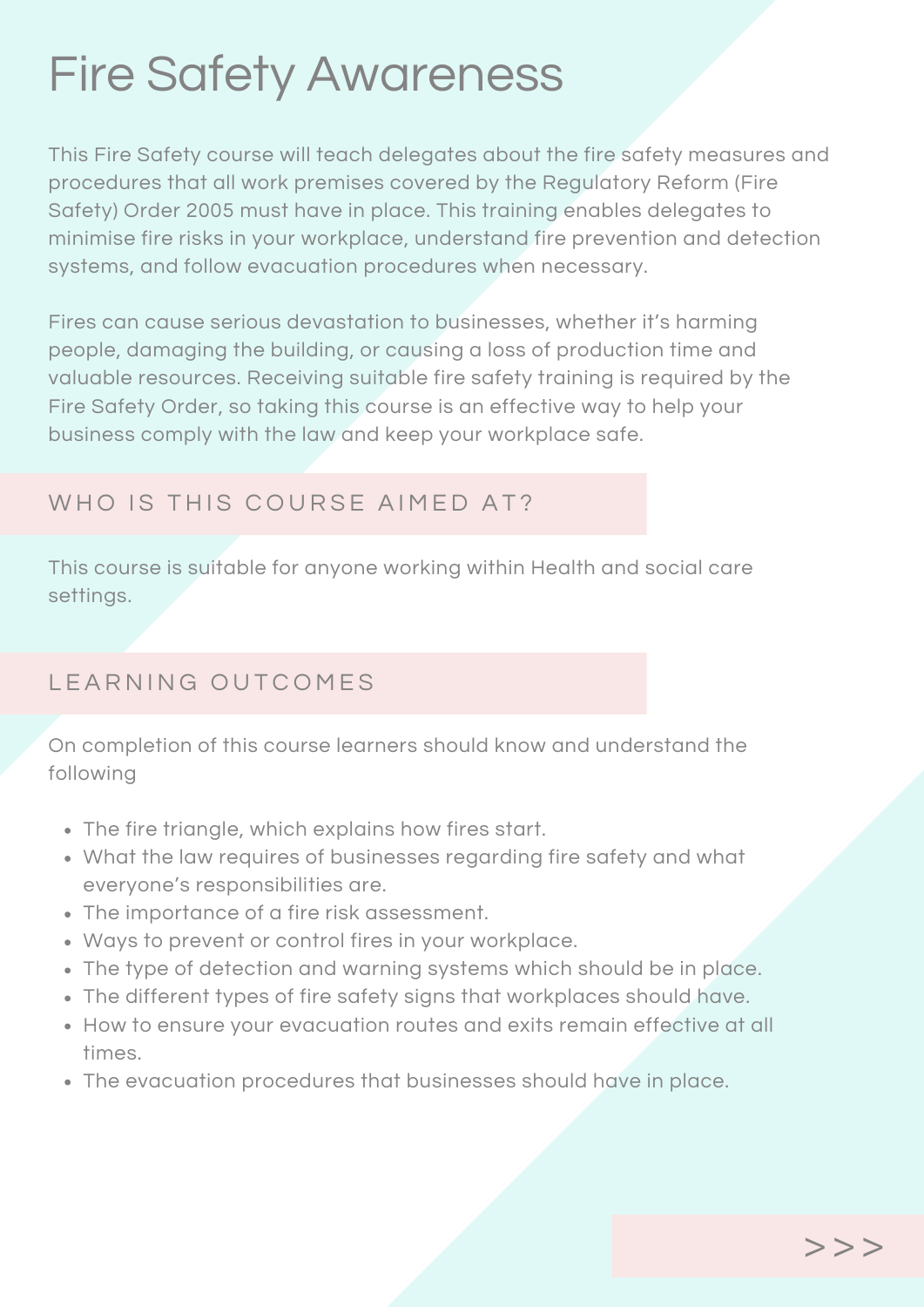# COURSE LENGTH: Full/Half Day

### DELEGATE GROUP SIZE: 15

Assessment will be carried out at the end of the day. Delegates are required to achieve a minimum of 80% pass mark and evidence of learning will be provided with certification.